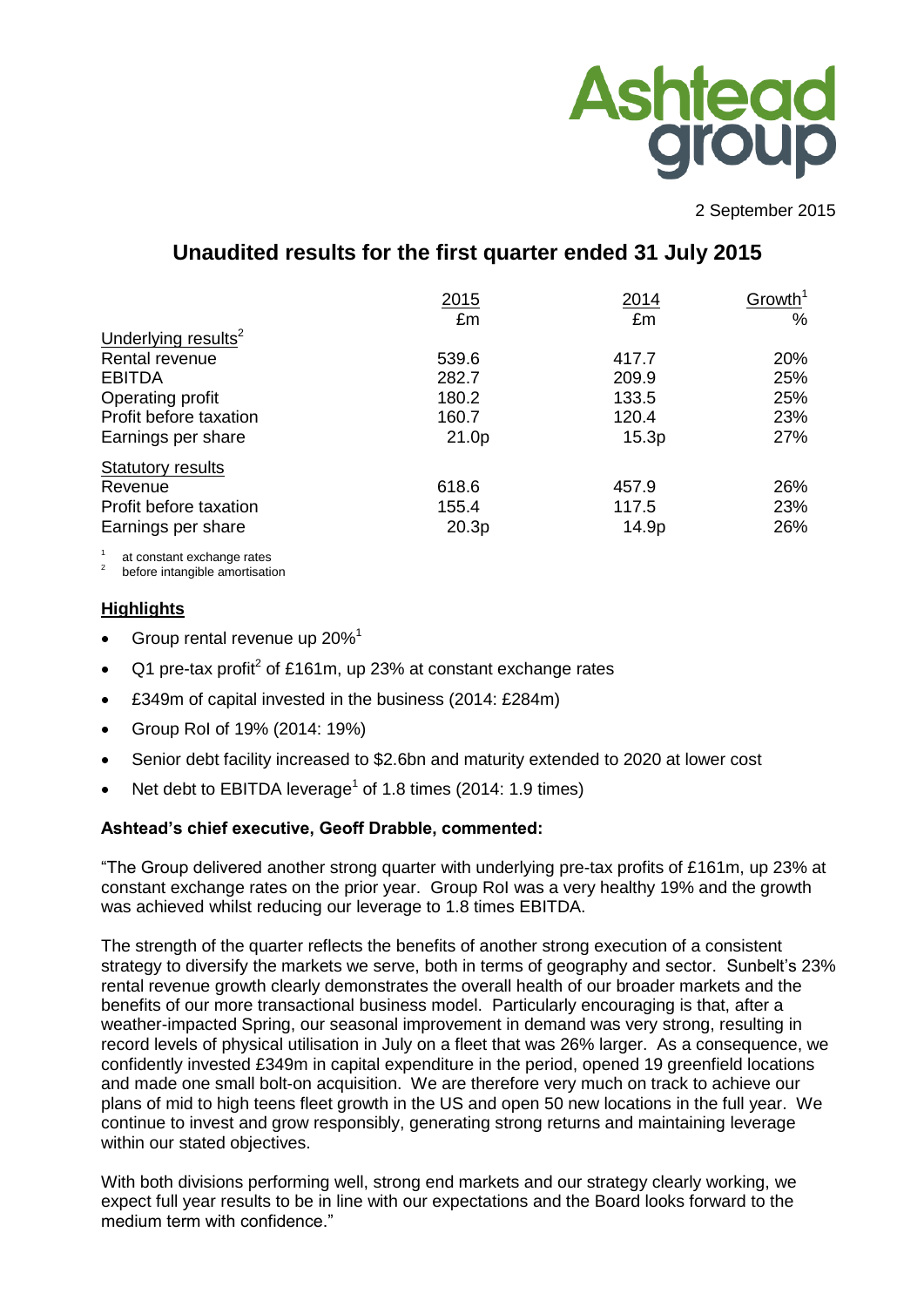#### Contacts:

| Geoff Drabble                          | Chief executive                |                     |
|----------------------------------------|--------------------------------|---------------------|
| Suzanne Wood                           | Finance director               | +44 (0)20 7726 9700 |
| Will Shaw                              | Director of Investor Relations |                     |
| <b>Becky Mitchell</b><br>Tom Eckersley | Maitland<br>Maitland           | +44 (0)20 7379 5151 |

Geoff Drabble and Suzanne Wood will hold a conference call for equity analysts to discuss the results and outlook at 9.30am on Wednesday, 2 September 2015. The call will be webcast live via the Company's website at [www.ashtead-group.com](http://www.ashtead-group.com/) and a replay will also be available via the website from shortly after the call concludes. A copy of this announcement and the slide presentation used for the meeting will also be available for download on the Company's website. There will, as usual, also be a separate call for bondholders at 4.00pm UK time (11.00am EST).

Analysts and bondholders have already been invited to participate in the analyst call and conference call for bondholders but any eligible person not having received dial-in details should contact the Company's PR advisers, Maitland (Astrid Wright) at +44 (0)20 7379 5151.

#### *Forward looking statements*

*This announcement contains forward looking statements. These have been made by the directors in good faith using*  information available up to the date on which they approved this report. The directors can give no assurance that *these expectations will prove to be correct. Due to the inherent uncertainties, including both business and economic risk factors underlying such forward looking statements, actual results may differ materially from those expressed or implied by these forward looking statements. Except as required by law or regulation, the directors undertake no obligation to update any forward looking statements whether as a result of new information, future events or otherwise.*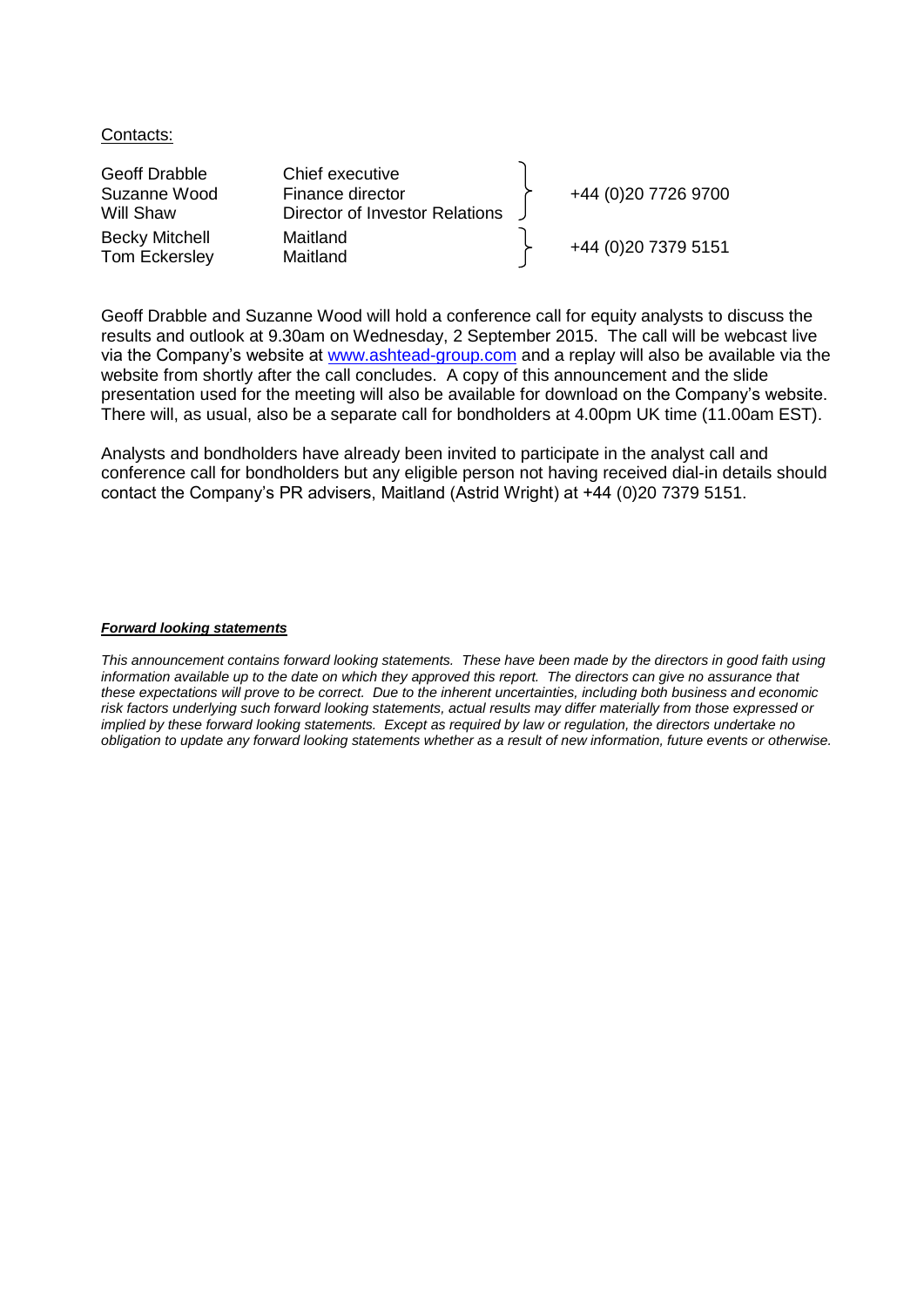# **Trading results**

|                                                                                                                                                                                |                        | Revenue                | <b>EBITDA</b>                          |                                 |                                                             | Operating profit                                    |  |
|--------------------------------------------------------------------------------------------------------------------------------------------------------------------------------|------------------------|------------------------|----------------------------------------|---------------------------------|-------------------------------------------------------------|-----------------------------------------------------|--|
|                                                                                                                                                                                | 2015                   | 2014                   | 2015                                   | 2014                            | 2015                                                        | 2014                                                |  |
| Sunbelt in \$m                                                                                                                                                                 | 820.8                  | 638.4                  | 390.4                                  | <u>311.1</u>                    | 258.2                                                       | 206.9                                               |  |
| Sunbelt in £m<br>A-Plant<br>Group central costs                                                                                                                                | 528.6<br>90.0<br>618.6 | 376.7<br>81.2<br>457.9 | 251.4<br>34.3<br><u>(3.0)</u><br>282.7 | 183.6<br>28.6<br>(2.3)<br>209.9 | 166.2<br>17.0<br>(3.0)<br>180.2                             | 122.1<br>13.7<br>(2.3)<br>133.5                     |  |
| Net financing costs<br><b>Profit before amortisation and tax</b><br>Amortisation<br>Profit before taxation<br>Taxation<br>Profit attributable to equity holders of the Company |                        |                        |                                        |                                 | (19.5)<br>160.7<br>(5.3)<br>155.4<br>(53.6)<br><u>101.8</u> | (13.1)<br>120.4<br>(2.9)<br>117.5<br>(42.8)<br>74.7 |  |
| <b>Margins</b><br><b>Sunbelt</b><br>A-Plant<br>Group                                                                                                                           |                        |                        | 47.6%<br>38.1%<br>45.7%                | 48.7%<br>35.3%<br>45.8%         | 31.5%<br>18.9%<br>29.1%                                     | 32.4%<br>16.9%<br>29.2%                             |  |

Group revenue increased 35% to £619m in the quarter (2014: £458m) with strong growth in both businesses. This revenue growth, combined with ongoing operational efficiency, generated underlying profit before tax of £161m (2014: £120m).

The Group's strategy remains unchanged with growth being driven by strong same-store growth supplemented by greenfield openings and bolt-on acquisitions. Our growth in Sunbelt is across a range of market sectors with different characteristics, which is impacting a number of its metrics in the short term. This revenue growth can be explained as follows:

|                                           |     | \$m         |
|-------------------------------------------|-----|-------------|
| 2014 rental only revenue                  |     | 459         |
| Same stores (in existence at 1 May 2014)  | 13% | 57          |
| Bolt-ons and greenfields since 1 May 2014 | 10% | 50          |
| 2015 rental only revenue                  | 23% | 566         |
| Ancillary revenue                         | 20% | <u> 152</u> |
| 2015 rental revenue                       | 23% | 718         |
| Sales revenue                             |     | <u>103</u>  |
| 2015 total revenue                        | 29% | <u>821</u>  |

We continue to capitalise on the opportunity presented by our markets which were up circa 7% last year and are forecast to grow at a similar rate this year. Our same-store growth of 13% demonstrates that we continue to take market share as we grow at approximately double the market rate. In addition, bolt-ons and greenfields have contributed another 10% growth as we execute our long-term structural growth strategy of expanding our geographic footprint and our specialty businesses.

Total rental only revenue growth was 23% in strong end markets, despite the slow down in oil and gas markets that provided a headwind which will continue through the year. This growth was driven by increased fleet on rent with yield flat year over year. Excluding oil and gas, same-store yield improved 1% in the quarter but good yield development in greenfields and bolt-ons was more than offset by the adverse impact of oil and gas, resulting in flat yield year over year. Average three month physical utilisation was 72% (2014: 72%). We have seen good sequential improvement during the quarter with utilisation at the end of July 2% higher than a year ago. Sunbelt's total revenue, including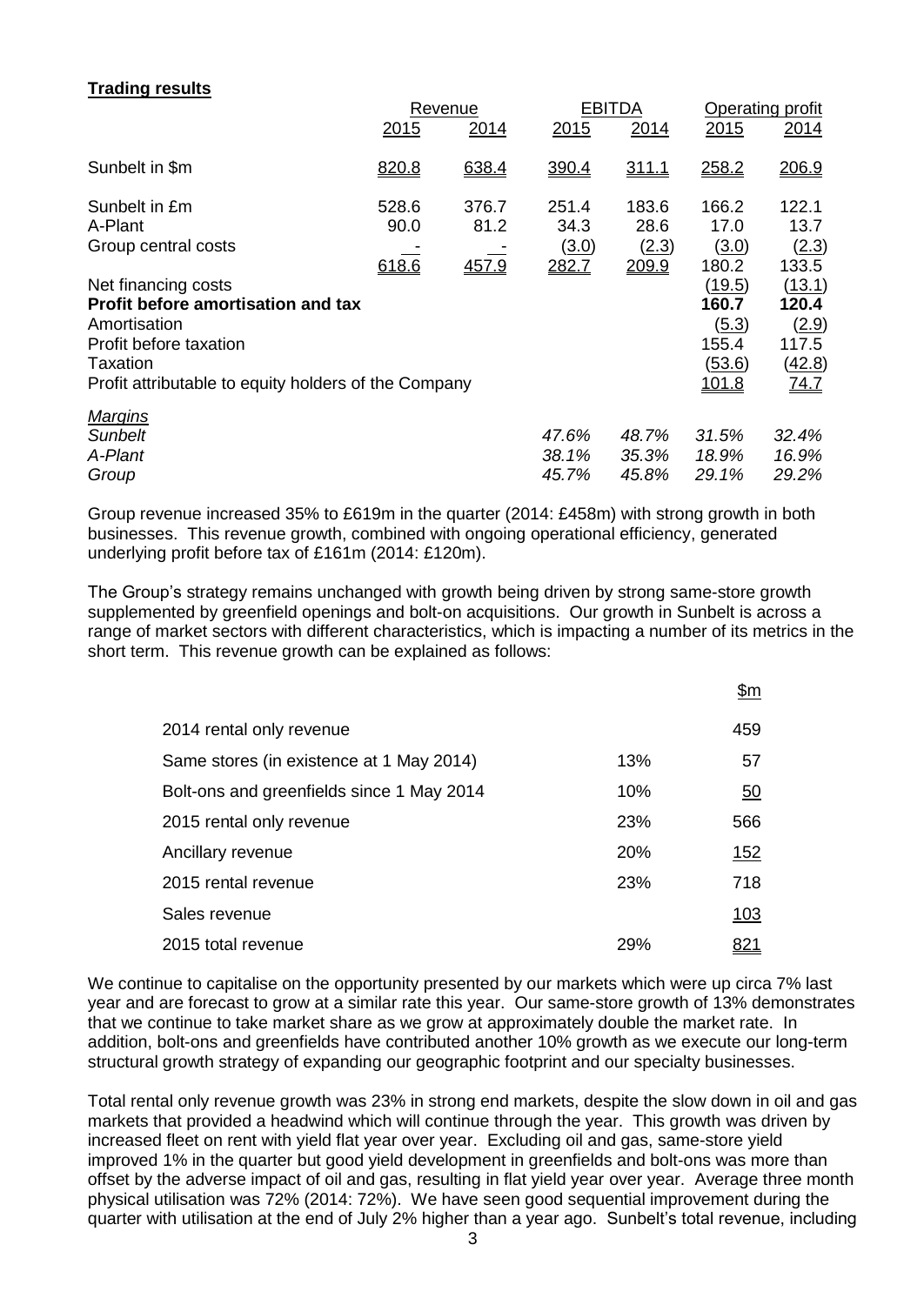new and used equipment, merchandise and consumable sales, increased 29% to \$821m (2014: \$638m) as it sold more used equipment than last year in response to the downturn in oil and gas markets.

A-Plant continues to perform well and delivered rental only revenue of £65m, up 10% on the prior year (2014: £59m), in markets which, despite some uncertainty around the general election, continue to improve. This reflects 10% more fleet on rent and flat yield. A-Plant's total revenue increased 11% to £90m (2014: £81m).

Sunbelt continues to focus on operational efficiency and driving improving margins, with 52% of revenue growth dropping through to EBITDA. Drop through reflects the drag effect of greenfield openings, acquisitions and oil and gas. Excluding oil and gas, stores open for more than one year saw 58% of revenue growth drop through to EBITDA. The first quarter EBITDA margin of 48% (2014: 49%) reflects a higher level of lower margin used equipment sales. Excluding used equipment sales, EBITDA margins improved slightly. This contributed to an operating profit of \$258m (2014: \$207m). A-Plant's EBITDA margin improved to 38% (2014: 35%) and operating profit rose to £17m (2014: £14m), with drop through of 59%. As a result, Group underlying operating profit increased 35% to £180m (2014: £133m).

Net financing costs increased to £19m (2014: £13m), reflecting the higher average debt during the period and the \$500m senior secured notes issued in September 2014.

Group profit before amortisation of intangibles and taxation was £161m (2014: £120m). After a tax charge of 34% (2014: 36%) of the underlying pre-tax profit, underlying earnings per share increased 37% to 21.0p (2014: 15.3p).

Statutory profit before tax was £155m (2014: £118m) and, after a tax charge of 34% (2014: 36%), basic earnings per share were 20.3p (2014: 14.9p). The cash tax charge increased to 17% following the expected utilisation of brought forward tax losses during the year.

## **Capital expenditure**

Capital expenditure for the quarter was £349m gross and £291m net of disposal proceeds (2014: £284m gross and £264m net). As a result of this investment, the Group's rental fleet at 31 July 2015 at cost was £3.8bn. Our average fleet age is now 25 months (2014: 26 months).

With the strong demand in both our end markets and an ongoing greenfield opening programme, we continue to expect full year capital expenditure of around £1bn. As always, our capital expenditure plans remain flexible and we will continue to monitor market conditions and adjust our plans appropriately.

# **Return on Investment<sup>1</sup>**

Sunbelt's pre-tax return on investment (excluding goodwill and intangible assets) in the 12 months to 31 July 2015 was 25% (2014: 26%), well ahead of the Group's pre-tax weighted average cost of capital. In the UK, return on investment (excluding goodwill and intangible assets) was 13% (2014: 11%). For the Group as a whole, returns (including goodwill and intangible assets) are 19% (2014: 19%).

*<sup>1</sup>Underlying operating profit divided by the sum of net tangible and intangible fixed assets, plus net working capital but excluding net debt and deferred tax.*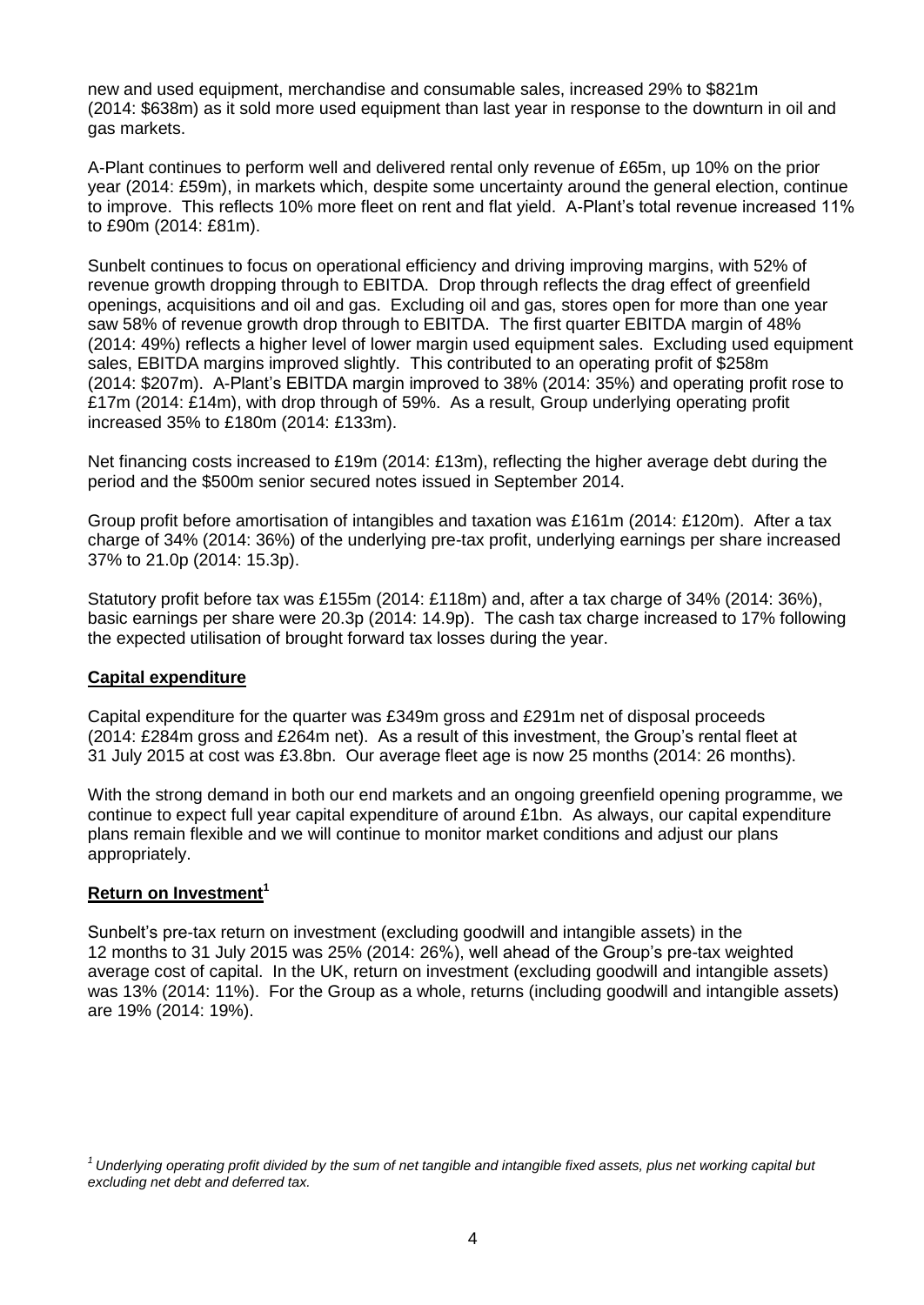# **Cash flow and net debt**

As expected, debt increased during the quarter as we invested in the fleet and due to increased working capital to support the growth in the business.

Net debt at 31 July 2015 was £1,804m (2014: £1,300m) while, reflecting our strong earnings growth, the ratio of net debt to EBITDA reduced to 1.8 times (2014: 1.9 times) on a constant currency basis.

The Group took advantage of good debt markets in July and increased the size of its senior credit facility ('ABL facility') to \$2.6bn. The ABL facility's maturity has been extended to July 2020 and the pricing grid reduced. Depending on availability under the facility, the pricing grid ranges from LIBOR plus 125bp to LIBOR plus 175bp. This ensures our debt package remains well structured and flexible, enabling us to take advantage of prevailing end market conditions. The Group's amended debt facilities are now committed for an average of six years. At 31 July 2015, availability under the ABL was \$1,258m, with an additional \$1,324m of suppressed availability - substantially above the \$260m level at which the Group's entire debt package is covenant free.

### **Current trading and outlook**

With both divisions performing well, strong end markets and our strategy clearly working, we expect full year results to be in line with our expectations and the Board looks forward to the medium term with confidence.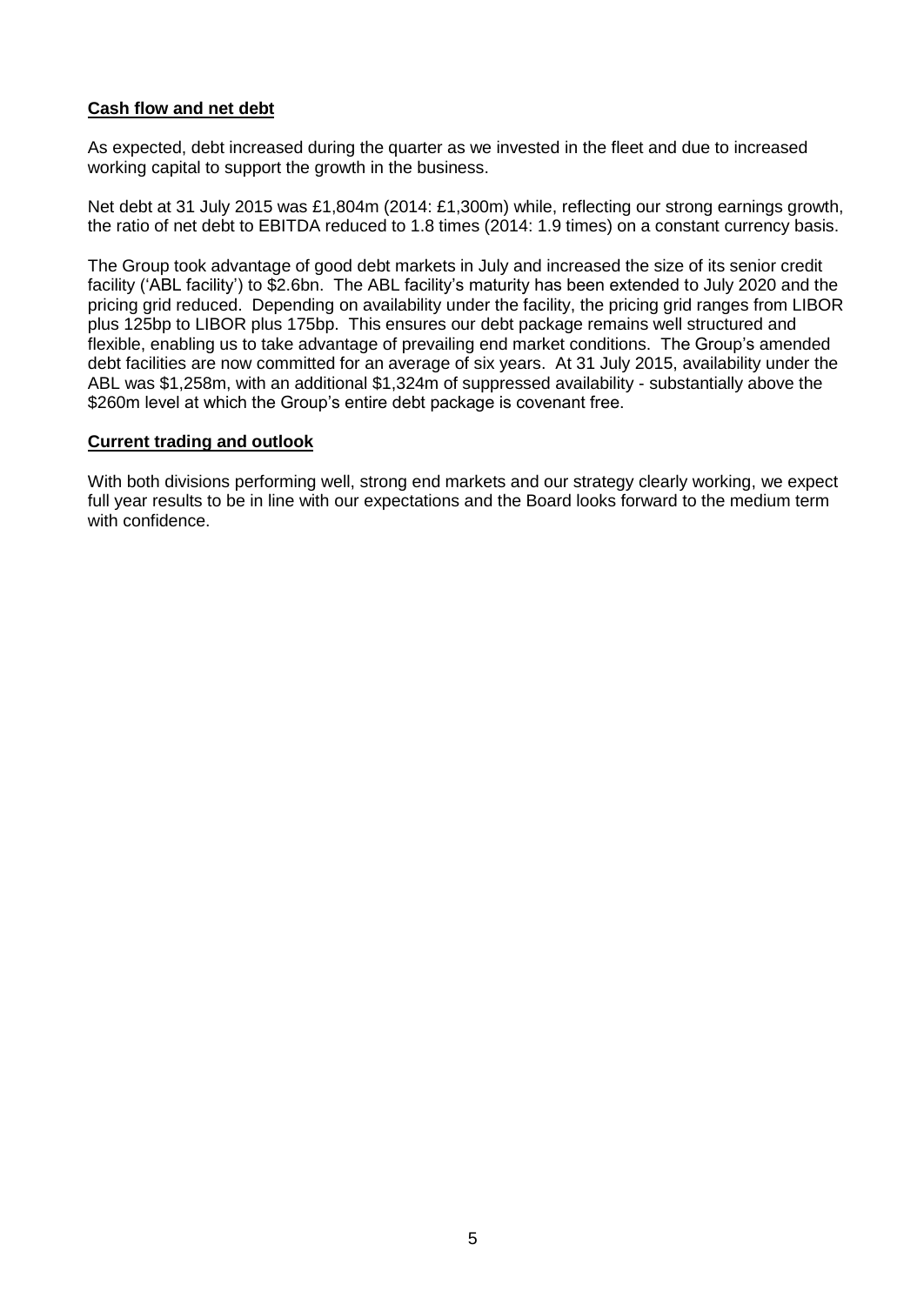# **CONSOLIDATED INCOME STATEMENT FOR THE THREE MONTHS ENDED 31 JULY 2015**

|                                      |                                     | 2015               |                |                                     | 2014               |                      |
|--------------------------------------|-------------------------------------|--------------------|----------------|-------------------------------------|--------------------|----------------------|
|                                      | <b>Before</b><br>amortisation<br>£m | Amortisation<br>£m | Total<br>£m    | <b>Before</b><br>amortisation<br>£m | Amortisation<br>£m | Total<br>£m          |
| Unaudited                            |                                     |                    |                |                                     |                    |                      |
| Revenue                              |                                     |                    |                |                                     |                    |                      |
| Rental revenue                       | 539.6                               |                    | 539.6          | 417.7                               |                    | 417.7                |
| Sale of new equipment,               |                                     |                    |                |                                     |                    |                      |
| merchandise and consumables          | 23.3                                |                    | 23.3           | 21.7                                |                    | 21.7                 |
| Sale of used rental equipment        | 55.7<br>618.6                       |                    | 55.7<br>618.6  | 18.5<br>457.9                       |                    | $\frac{18.5}{457.9}$ |
| <b>Operating costs</b>               |                                     |                    |                |                                     |                    |                      |
| Staff costs                          | (139.1)                             |                    | (139.1)        | (107.1)                             |                    | (107.1)              |
| Used rental equipment sold           | (42.5)                              |                    | (42.5)         | (14.5)                              |                    | (14.5)               |
| Other operating costs                | (154.3)                             |                    | (154.3)        | (126.4)                             |                    | (126.4)              |
|                                      | <u>(335.9)</u>                      |                    | <u>(335.9)</u> | <u>(248.0)</u>                      |                    | (248.0)              |
| <b>EBITDA*</b>                       | 282.7                               |                    | 282.7          | 209.9                               |                    | 209.9                |
| Depreciation                         | (102.5)                             |                    | (102.5)        | (76.4)                              |                    | (76.4)               |
| Amortisation of intangibles          |                                     | (5.3)              | (5.3)          |                                     | (2.9)              | (2.9)                |
| <b>Operating profit</b>              | 180.2                               | (5.3)              | 174.9          | 133.5                               | (2.9)              | 130.6                |
| Investment income                    |                                     |                    |                | 0.1                                 |                    | 0.1                  |
| Interest expense                     | (19.5)                              |                    | (19.5)         | (13.2)                              |                    | (13.2)               |
| <b>Profit on ordinary activities</b> |                                     |                    |                |                                     |                    |                      |
| before taxation                      | 160.7                               | (5.3)              | 155.4          | 120.4                               | (2.9)              | 117.5                |
| <b>Taxation</b>                      | (55.3)                              | 1.7                | (53.6)         | (43.7)                              | 0.9                | (42.8)               |
| Profit attributable to equity        |                                     |                    |                |                                     |                    |                      |
| holders of the Company               | <u>105.4</u>                        | (3.6)              | <u>101.8</u>   | 76.7                                | (2.0)              | 74.7                 |
| Basic earnings per share             | 21.0p                               | (0.7p)             | 20.3p          | <u>15.3p</u>                        | (0.4p)             | 14.9p                |
| Diluted earnings per share           | 20.9p                               | (0.7p)             | 20.2p          | 15.2p                               | (0.4p)             | 14.8p                |

\* EBITDA is presented here as an additional performance measure as it is commonly used by investors and lenders.

All revenue and profit for the period is generated from continuing operations.

Details of principal risks and uncertainties are given in the Review of Balance Sheet and Cash Flow accompanying these condensed consolidated interim financial statements.

#### **CONSOLIDATED STATEMENT OF COMPREHENSIVE INCOME FOR THE THREE MONTHS ENDED 31 JULY 2015**

|                                                                                                            | Jnaudited   |             |  |
|------------------------------------------------------------------------------------------------------------|-------------|-------------|--|
|                                                                                                            | 2015<br>£m  | 2014<br>£m  |  |
| Profit attributable to equity holders of the Company for the period                                        | 101.8       | 74.7        |  |
| Items that may be reclassified subsequently to profit or loss:<br>Foreign currency translation differences | (13.1)      | 0.3         |  |
| Total comprehensive income for the period                                                                  | <u>88.7</u> | <u>75.0</u> |  |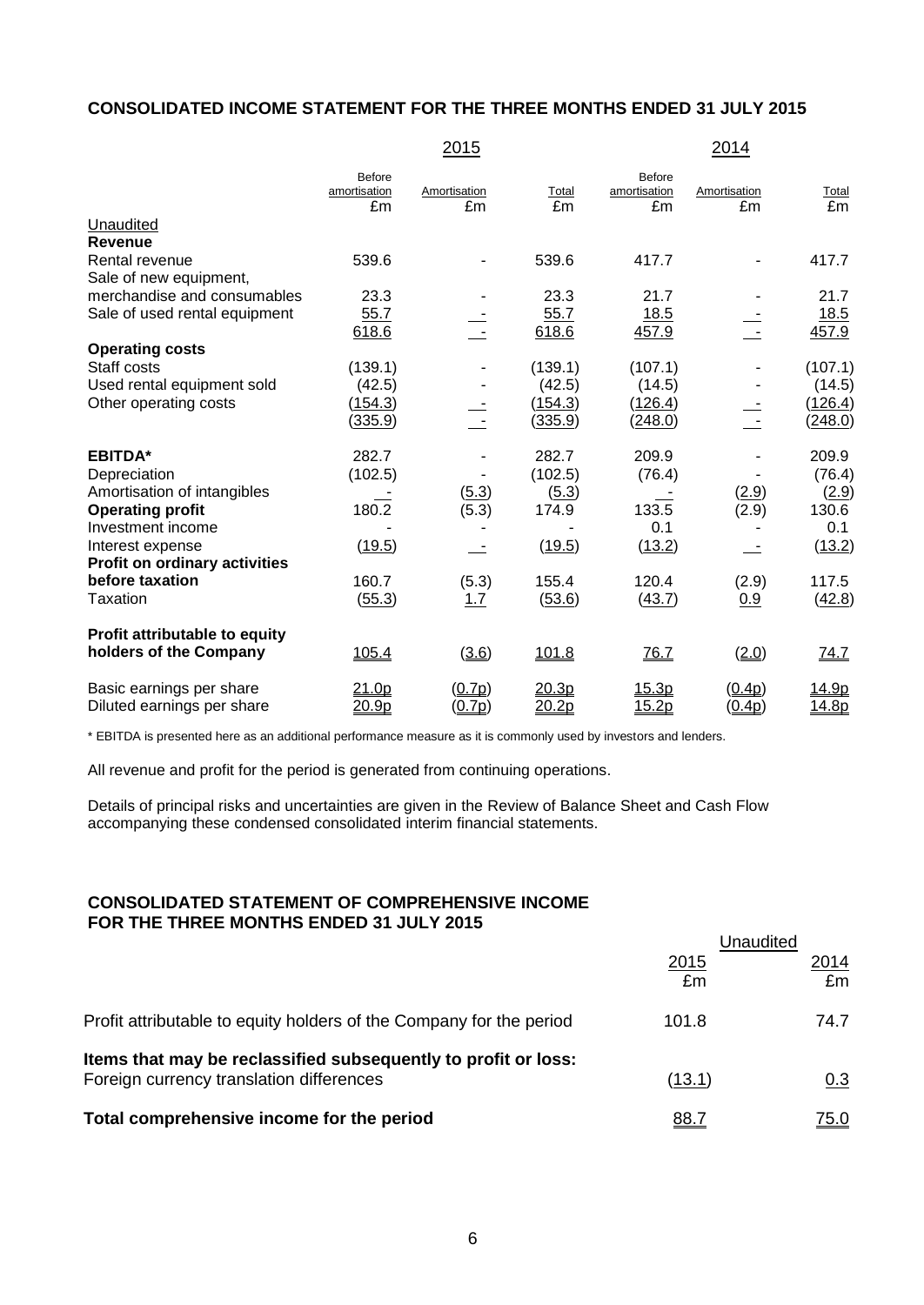# **CONSOLIDATED BALANCE SHEET AT 31 JULY 2015**

|                                                      | Unaudited | <b>Audited</b><br>30 April |         |
|------------------------------------------------------|-----------|----------------------------|---------|
|                                                      | 2015      | 31 July<br><u> 2014</u>    | 2015    |
|                                                      | £m        | £m                         | £m      |
| <b>Current assets</b>                                |           |                            |         |
| Inventories                                          | 21.3      | 21.8                       | 23.9    |
| Trade and other receivables                          | 426.4     | 302.1                      | 377.5   |
| <b>Current tax asset</b>                             | 25.8      | 9.3                        | 26.2    |
| Cash and cash equivalents                            | 2.3       | <u>4.5</u>                 | 10.5    |
| <b>Non-current assets</b>                            | 475.8     | 337.7                      | 438.1   |
| Property, plant and equipment                        |           |                            |         |
| - rental equipment                                   | 2,695.3   | 1,912.4                    | 2,534.2 |
| - other assets                                       | 285.2     | 229.0                      | 276.9   |
|                                                      | 2,980.5   | 2,141.4                    | 2,811.1 |
| Goodwill                                             | 505.5     | 406.4                      | 516.2   |
| Other intangible assets                              | 86.4      | 46.9                       | 92.7    |
| Net defined benefit pension plan asset               | 3.0       | 6.1                        | 3.1     |
|                                                      | 3,575.4   | 2,600.8                    | 3,423.1 |
| <b>Total assets</b>                                  | 4,051.2   | 2,938.5                    | 3,861.2 |
| <b>Current liabilities</b>                           |           |                            |         |
| Trade and other payables                             | 447.1     | 369.7                      | 491.7   |
| <b>Current tax liability</b>                         | 25.3      | 20.2                       | 6.2     |
| Debt due within one year                             | 2.0       | 2.1                        | 2.0     |
| Provisions                                           | 28.4      | 13.0                       | 18.4    |
|                                                      | 502.8     | 405.0                      | 518.3   |
| <b>Non-current liabilities</b>                       |           |                            |         |
| Debt due after more than one year                    | 1,804.6   | 1,301.9                    | 1,695.6 |
| Provisions                                           | 18.4      | 17.7                       | 31.3    |
| Deferred tax liabilities                             | 523.8     | 336.0                      | 504.5   |
|                                                      | 2,346.8   | <u>1,656.6</u>             | 2,231.4 |
| <b>Total liabilities</b>                             | 2,849.6   | 2,060.6                    | 2,749.7 |
| <b>Equity</b>                                        |           |                            |         |
| Share capital                                        | 55.3      | 55.3                       | 55.3    |
| Share premium account                                | 3.6       | 3.6                        | 3.6     |
| Capital redemption reserve                           | 0.9       | 0.9                        | 0.9     |
| Non-distributable reserve                            | 90.7      | 90.7                       | 90.7    |
| Own shares held by the Company                       | (33.1)    | (33.1)                     | (33.1)  |
| Own shares held through the ESOT                     | (15.5)    | (15.8)                     | (15.5)  |
| Cumulative foreign exchange translation differences  | 25.6      | (19.9)                     | 38.7    |
| <b>Retained reserves</b>                             | 1,074.1   | 796.2                      | 970.9   |
| Equity attributable to equity holders of the Company | 1,201.6   | 877.9                      | 1,111.5 |
| <b>Total liabilities and equity</b>                  | 4,051.2   | 2,938.5                    | 3,861.2 |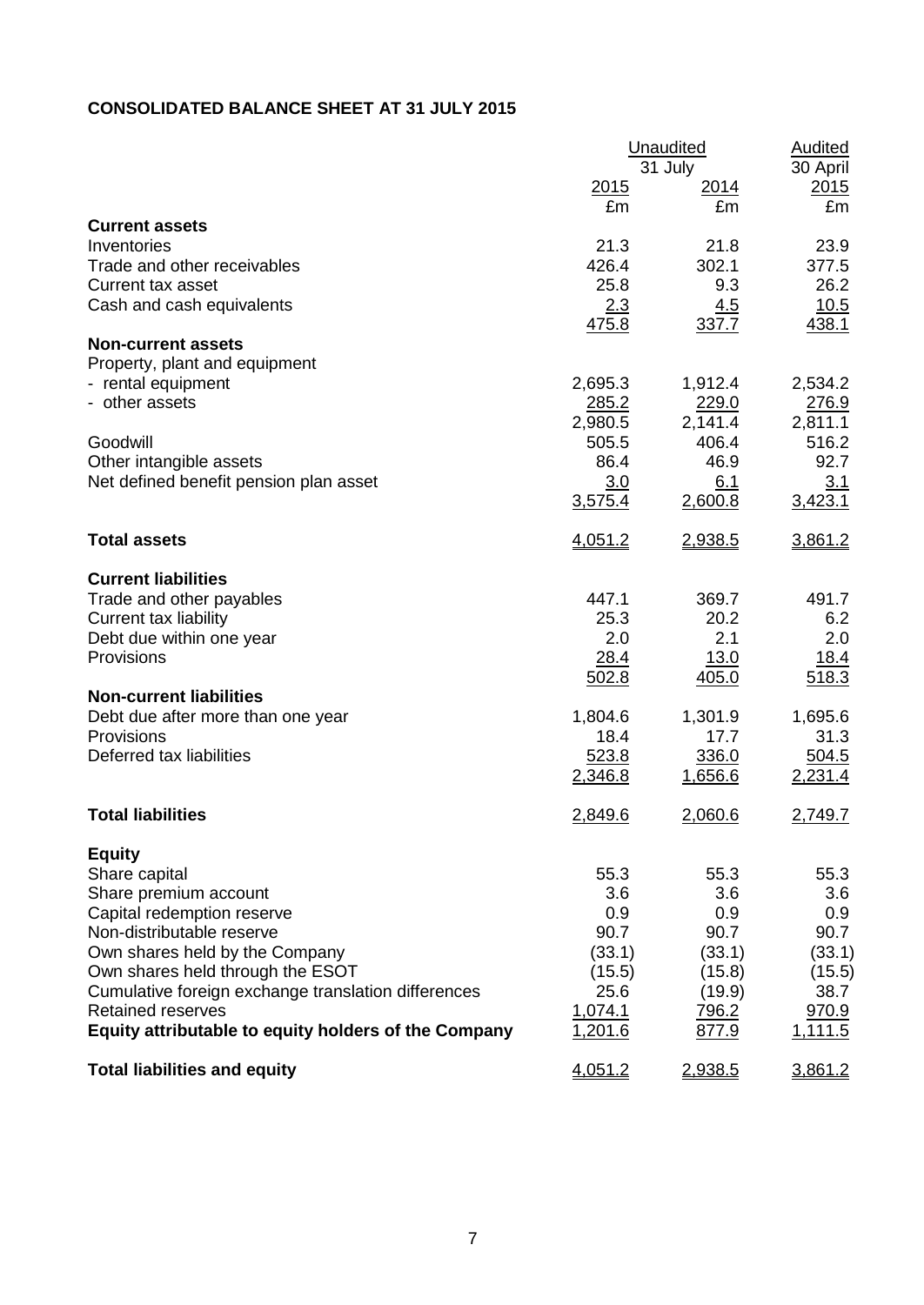# **CONSOLIDATED STATEMENT OF CHANGES IN EQUITY FOR THE THREE MONTHS ENDED 31 JULY 2015**

|                                                                                                               | Share<br>capital<br>£m | Share<br>premium<br>account<br>£m | Capital<br>redemption<br>reserve<br>£m | Non-<br>distributable<br>reserve<br>£m | Own<br>shares<br>held by the<br>Company<br>£m | Own<br>shares<br>held<br>through<br>the ESOT<br>£m | Cumulative<br>foreign<br>exchange<br>translation<br>differences<br>£m | Retained<br>reserves<br>£m | <b>Total</b><br>£m              |
|---------------------------------------------------------------------------------------------------------------|------------------------|-----------------------------------|----------------------------------------|----------------------------------------|-----------------------------------------------|----------------------------------------------------|-----------------------------------------------------------------------|----------------------------|---------------------------------|
| Unaudited<br>At 1 May 2014                                                                                    | 55.3                   | 3.6                               | 0.9                                    | 90.7                                   | (33.1)                                        | (11.8)                                             | (20.2)                                                                | 739.0                      | 824.4                           |
| Profit for the period<br>Other comprehensive income:<br>Foreign currency translation                          |                        |                                   |                                        |                                        |                                               |                                                    |                                                                       | 74.7                       | 74.7                            |
| differences                                                                                                   |                        |                                   |                                        |                                        |                                               |                                                    | 0.3                                                                   | $\overline{a}$             | 0.3                             |
| Total comprehensive income<br>for the period                                                                  |                        |                                   |                                        | $\overline{\phantom{a}}$               |                                               |                                                    | 0.3                                                                   | 74.7                       | 75.0                            |
| Own shares purchased<br>by the ESOT<br>Share-based payments<br>Tax on share-based payments<br>At 31 July 2014 | 55.3                   | 3.6                               | $\overline{0.9}$                       | 90.7                                   | (33.1)                                        | (19.7)<br>15.7<br>(15.8)                           | $\blacksquare$<br>(19.9)                                              | (14.8)<br>(2.7)<br>796.2   | (19.7)<br>0.9<br>(2.7)<br>877.9 |
| Profit for the period<br>Other comprehensive income:<br>Foreign currency translation                          |                        |                                   |                                        |                                        |                                               |                                                    | ä,                                                                    | 228.7                      | 228.7                           |
| differences<br>Remeasurement of the defined<br>benefit pension plan                                           |                        |                                   |                                        |                                        |                                               |                                                    | 58.6                                                                  | (3.1)                      | 58.6<br>(3.1)                   |
| Tax on defined benefit                                                                                        |                        |                                   |                                        |                                        |                                               |                                                    |                                                                       |                            |                                 |
| pension plan<br>Total comprehensive income                                                                    |                        |                                   |                                        |                                        |                                               |                                                    | $\equiv$                                                              | 0.6                        | 0.6                             |
| for the period                                                                                                |                        |                                   |                                        |                                        |                                               |                                                    | 58.6                                                                  | 226.2                      | 284.8                           |
| Dividends paid<br>Own shares purchased                                                                        |                        |                                   |                                        |                                        |                                               |                                                    |                                                                       | (61.4)                     | (61.4)                          |
| by the ESOT<br>Share-based payments                                                                           |                        |                                   |                                        |                                        |                                               | (0.6)<br>0.9                                       |                                                                       | 2.2                        | (0.6)<br>3.1                    |
| Tax on share-based payments<br>At 30 April 2015                                                               | 55.3                   | 3.6                               | 0.9                                    | 90.7                                   | (33.1)                                        | (15.5)                                             | 38.7                                                                  | 7.7<br>970.9               | 7.7<br>1,111.5                  |
| Profit for the period<br>Other comprehensive income:<br>Foreign currency translation                          |                        |                                   | ä,                                     |                                        |                                               | $\overline{\phantom{a}}$                           | $\blacksquare$                                                        | 101.8                      | 101.8                           |
| differences<br>Total comprehensive income                                                                     |                        |                                   |                                        |                                        |                                               |                                                    | (13.1)                                                                | ÷.                         | (13.1)                          |
| for the period                                                                                                |                        |                                   |                                        | $\equiv$                               |                                               |                                                    | (13.1)                                                                | 101.8                      | 88.7                            |
| Share-based payments<br>Tax on share-based payments<br>At 31 July 2015                                        | 55.3                   | 3.6                               | 0.9                                    | $\frac{1}{90.7}$                       | (33.1)                                        | (15.5)                                             | 25.6                                                                  | 1.1<br>0.3<br>1,074.1      | 1.1<br>0.3<br>1,201.6           |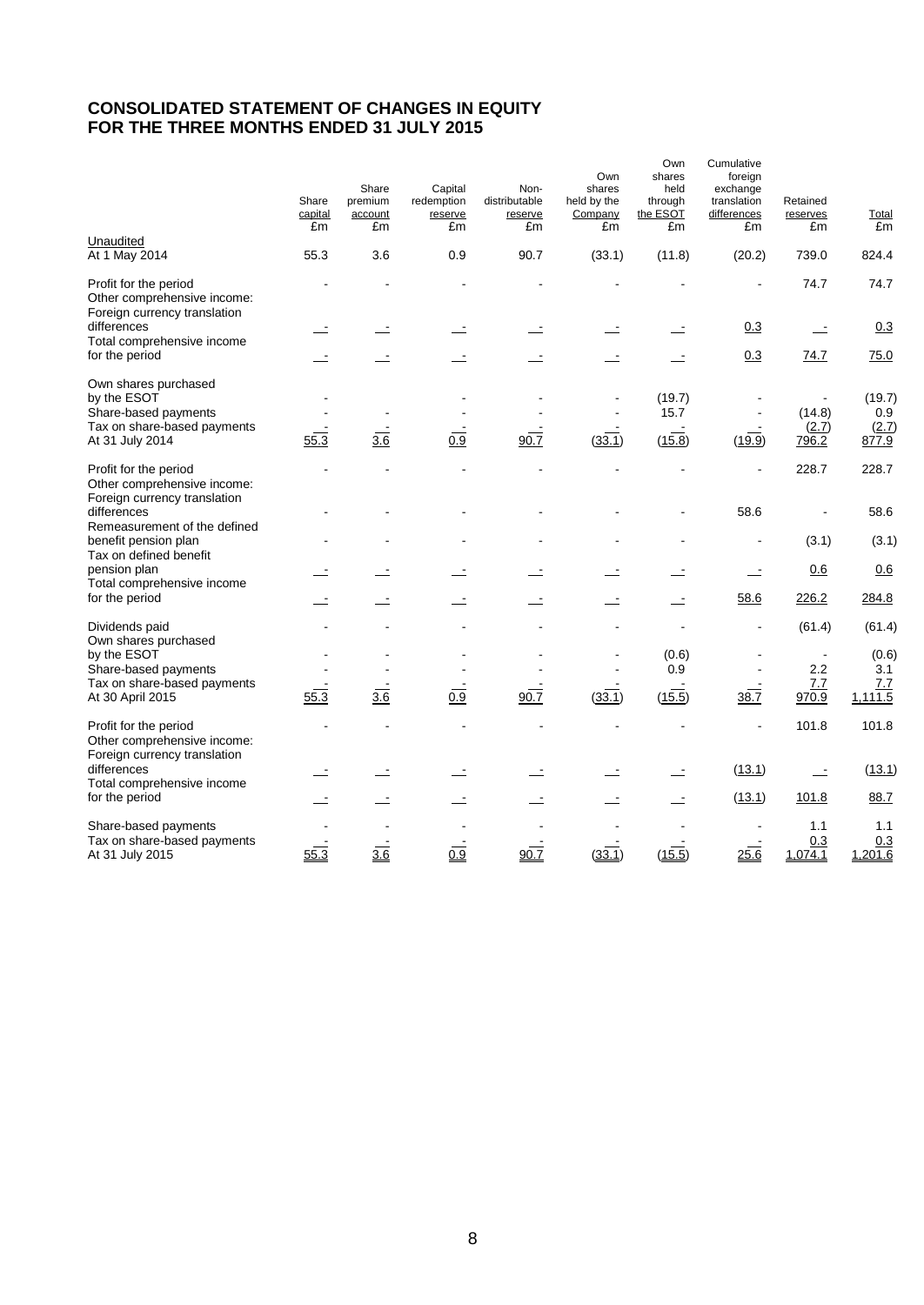# **CONSOLIDATED CASH FLOW STATEMENT FOR THE THREE MONTHS ENDED 31 JULY 2015**

|                                                                    |                | Unaudited     |
|--------------------------------------------------------------------|----------------|---------------|
|                                                                    | 2015           | <u>2014</u>   |
|                                                                    | £m             | £m            |
| Cash flows from operating activities                               |                |               |
| Cash generated from operations before exceptional                  |                |               |
| items and changes in rental equipment                              | 216.9          | 144.9         |
| Exceptional operating costs paid                                   |                | (0.2)         |
| Payments for rental property, plant and equipment                  | (338.4)        | (222.5)       |
| Proceeds from disposal of rental property, plant and equipment     | 38.2           | 14.8          |
| Cash used in operations                                            | (83.3)         | (63.0)        |
| Financing costs paid (net)                                         | (24.3)         | (21.3)        |
| Tax paid (net)                                                     | (6.6)          | (4.6)         |
| Net cash used in operating activities                              | (114.2)        | (88.9)        |
| Cash flows from investing activities                               |                |               |
| Acquisition of businesses                                          | (4.5)          | (37.6)        |
| Payments for non-rental property, plant and equipment              | (25.3)         | (24.5)        |
| Proceeds from disposal of non-rental property, plant and equipment | 2.0            | <u>1.8</u>    |
| Net cash used in investing activities                              | (27.8)         | (60.3)        |
| <b>Cash flows from financing activities</b>                        |                |               |
| Drawdown of loans                                                  | 142.3          | 156.5         |
| Redemption of loans                                                | (8.0)          | (5.0)         |
| Capital element of finance lease payments                          | (0.4)          | (0.6)         |
| Net cash from financing activities                                 | 133.9          | <u>150.9</u>  |
| (Decrease)/increase in cash and cash equivalents                   | (8.1)          | 1.7           |
| Opening cash and cash equivalents                                  | 10.5           | 2.8           |
| Effect of exchange rate difference                                 | (0.1)          |               |
| <b>Closing cash and cash equivalents</b>                           | 2.3            | 4.5           |
| Reconciliation of net cash flows to net debt                       |                |               |
| Decrease/(increase) in cash in the period                          | 8.1            | (1.7)         |
| Increase in debt through cash flow                                 | 133.9          | <u>150.9</u>  |
| Change in net debt from cash flows                                 | 142.0          | 149.2         |
| Exchange differences                                               | (25.7)         | 0.7           |
| Non-cash movements:                                                |                |               |
| - deferred costs of debt raising                                   | 0.4            | 0.4           |
| - capital element of new finance leases                            | 0.5            | 0.6           |
| Increase in net debt in the period                                 | 117.2          | 150.9         |
| Net debt at 1 May                                                  | 1,687.1        | 1,148.6       |
| Net debt at 31 July                                                | <u>1,804.3</u> | <u>.299.5</u> |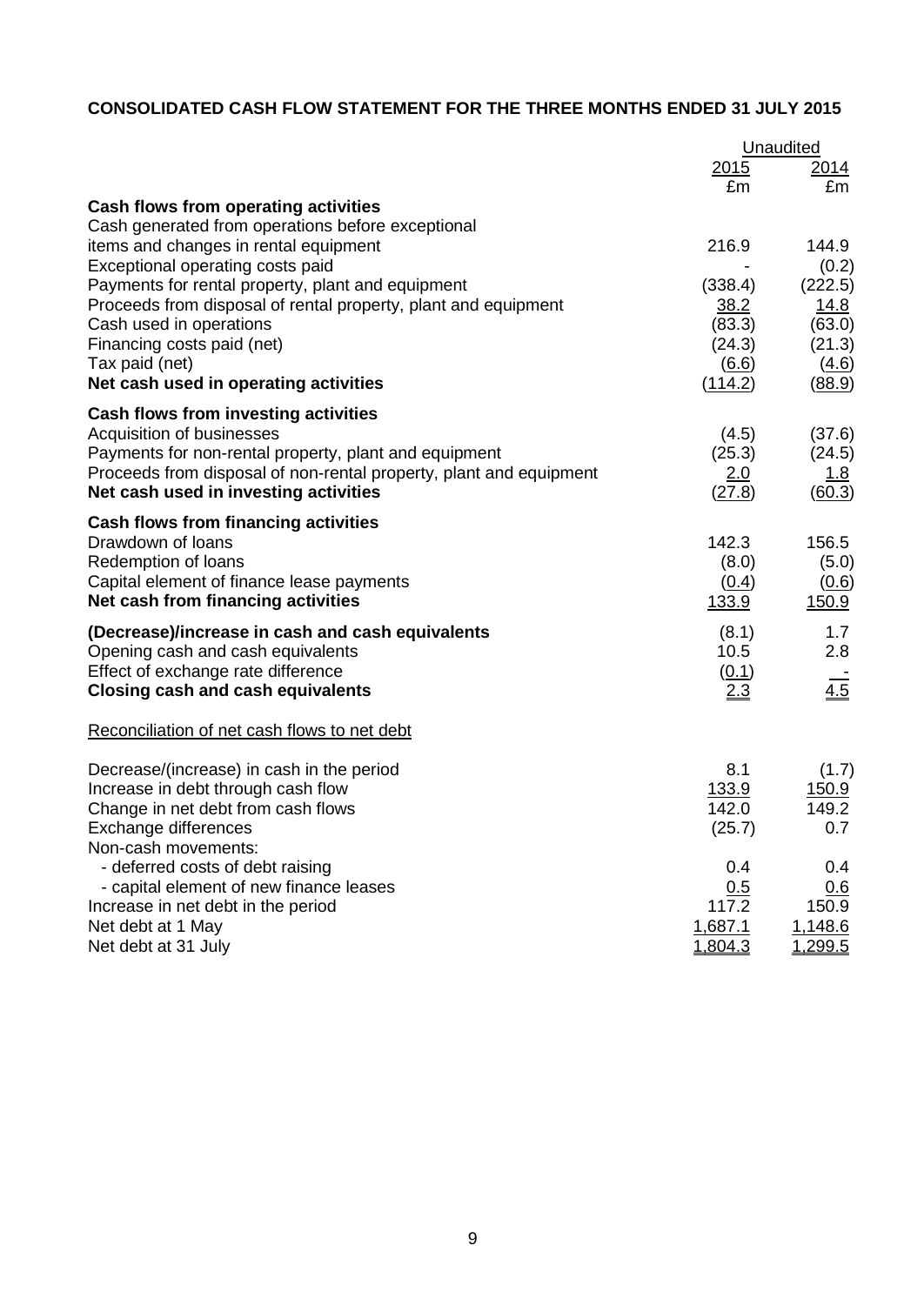## 1. General information

Ashtead Group plc ('the Company') is a company incorporated and domiciled in England and Wales and listed on the London Stock Exchange. The condensed consolidated interim financial statements as at, and for the three months ended, 31 July 2015 comprise the Company and its subsidiaries ('the Group').

The condensed consolidated interim financial statements for the three months ended 31 July 2015 were approved by the directors on 1 September 2015.

The condensed consolidated interim financial statements do not constitute statutory accounts as defined in Section 434 of the Companies Act 2006. The statutory accounts for the year ended 30 April 2015 were approved by the directors on 15 June 2015 and have been mailed to shareholders and filed with the Registrar of Companies. The auditor's report on those accounts was unqualified, did not include a reference to any matter by way of emphasis and did not contain a statement under Section 498(2) or (3) of the Companies Act 2006.

### 2. Basis of preparation

The condensed consolidated interim financial statements for the three months ended 31 July 2015 have been prepared in accordance with the Disclosure and Transparency Rules of the United Kingdom's Financial Conduct Authority and relevant International Financial Reporting Standards ('IFRS') as adopted by the European Union (including IAS 34 - Interim Financial Reporting). The condensed consolidated interim financial statements should be read in conjunction with the Group's Annual Report and Accounts for the year ended 30 April 2015, which were prepared in accordance with IFRS as adopted by the European Union.

The accounting policies applied in the condensed consolidated interim financial statements are consistent with those set out in the Group's Annual Report and Accounts for the year ended 30 April 2015. There are no new IFRS or IFRIC Interpretations that are effective for the first time for this interim period which have a material impact on the Group.

The condensed consolidated interim financial statements have been prepared on the going concern basis. The Group's internal budgets and forecasts of future performance, available financing facilities and facility headroom (see note 11), provide a reasonable expectation that the Group has adequate resources to continue in operation for the foreseeable future and consequently the going concern basis continues to be appropriate in preparing the condensed consolidated interim financial statements.

The exchange rates used in respect of the US dollar are:

|                                       | 2015 | 2014 |
|---------------------------------------|------|------|
| Average for the quarter ended 31 July | 1.55 | 1.69 |
| At 30 April                           | 1.54 | 1.69 |
| At 31 July                            | 1.56 | 1.69 |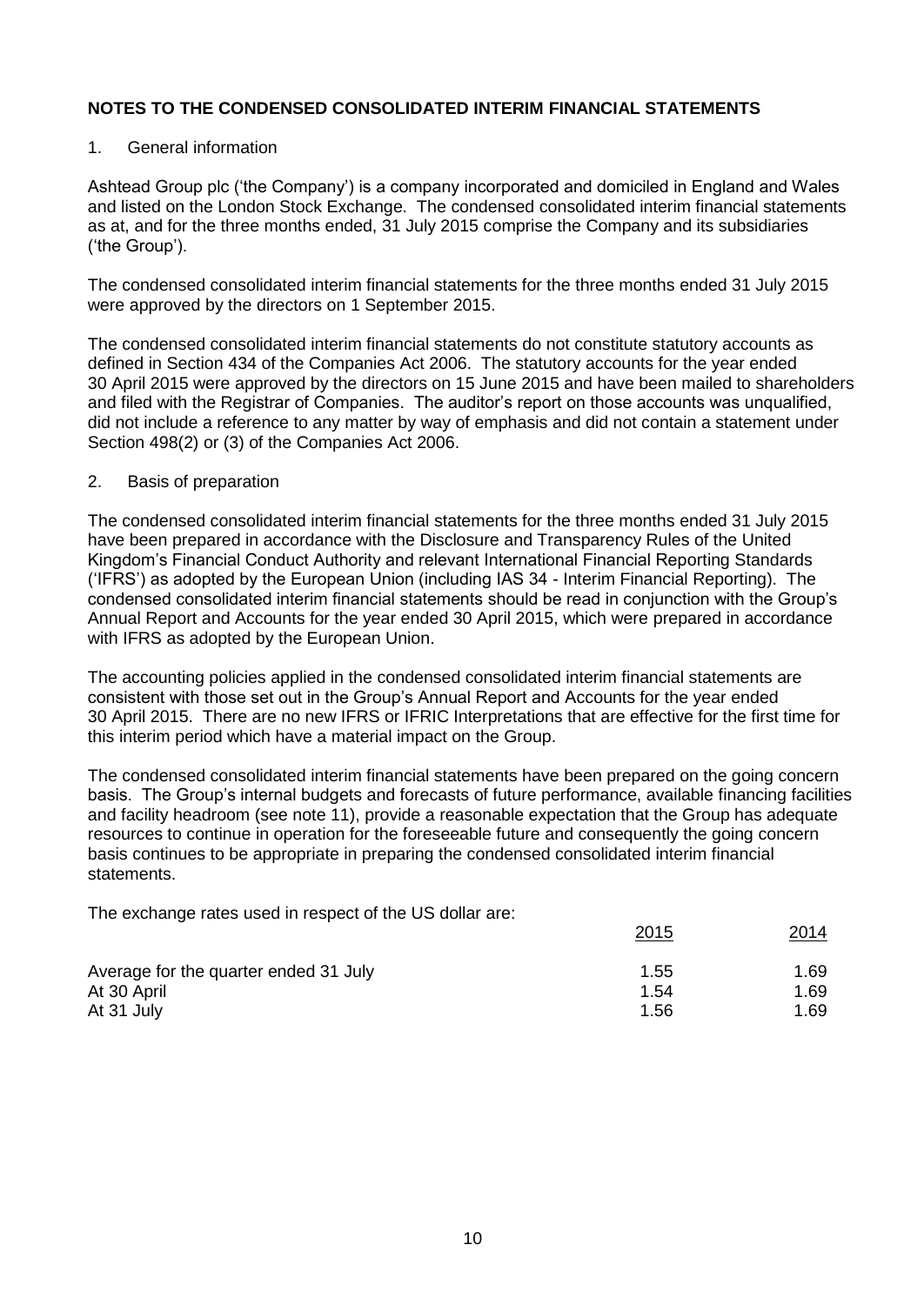# 3. Segmental analysis

| Revenue               | Operating<br>profit before<br>amortisation                                                                | Amortisation                                                              | Operating<br><u>profit</u><br>£m                                      |
|-----------------------|-----------------------------------------------------------------------------------------------------------|---------------------------------------------------------------------------|-----------------------------------------------------------------------|
|                       |                                                                                                           |                                                                           |                                                                       |
|                       |                                                                                                           |                                                                           | 162.1                                                                 |
| 90.0                  | 17.0                                                                                                      | (1.2)                                                                     | 15.8                                                                  |
|                       | (3.0)                                                                                                     |                                                                           | (3.0)                                                                 |
|                       |                                                                                                           |                                                                           | <u>174.9</u>                                                          |
|                       |                                                                                                           |                                                                           |                                                                       |
| 376.7                 | 122.1                                                                                                     | (1.8)                                                                     | 120.3                                                                 |
| 81.2                  | 13.7                                                                                                      | (1.1)                                                                     | 12.6                                                                  |
|                       | (2.3)                                                                                                     |                                                                           | (2.3)                                                                 |
|                       |                                                                                                           |                                                                           | 130.6                                                                 |
| <b>Segment assets</b> | <u>Cash</u>                                                                                               | <b>Taxation assets</b>                                                    | <b>Total assets</b>                                                   |
| £m                    | £m                                                                                                        | £m                                                                        | £m                                                                    |
|                       |                                                                                                           |                                                                           |                                                                       |
|                       |                                                                                                           |                                                                           | 3,460.2                                                               |
|                       |                                                                                                           |                                                                           | 562.6                                                                 |
|                       |                                                                                                           |                                                                           | 28.4                                                                  |
|                       |                                                                                                           |                                                                           | 4,051.2                                                               |
|                       |                                                                                                           |                                                                           |                                                                       |
|                       |                                                                                                           |                                                                           | 3,309.7<br>514.7                                                      |
|                       |                                                                                                           |                                                                           | 36.8                                                                  |
|                       |                                                                                                           |                                                                           | 3,861.2                                                               |
|                       | £m<br>528.6<br>618.6<br>457.9<br>3,460.2<br>562.6<br>0.3<br>4,023.1<br>3,309.7<br>514.7<br>0.1<br>3,824.5 | £m<br>166.2<br>180.2<br><u>133.5</u><br>$\frac{2.3}{2.3}$<br>10.5<br>10.5 | £m<br>(4.1)<br>(5.3)<br>(2.9)<br>25.8<br>25.8<br>26.2<br><u> 26.2</u> |

Sunbelt includes Sunbelt Rentals of Canada Inc..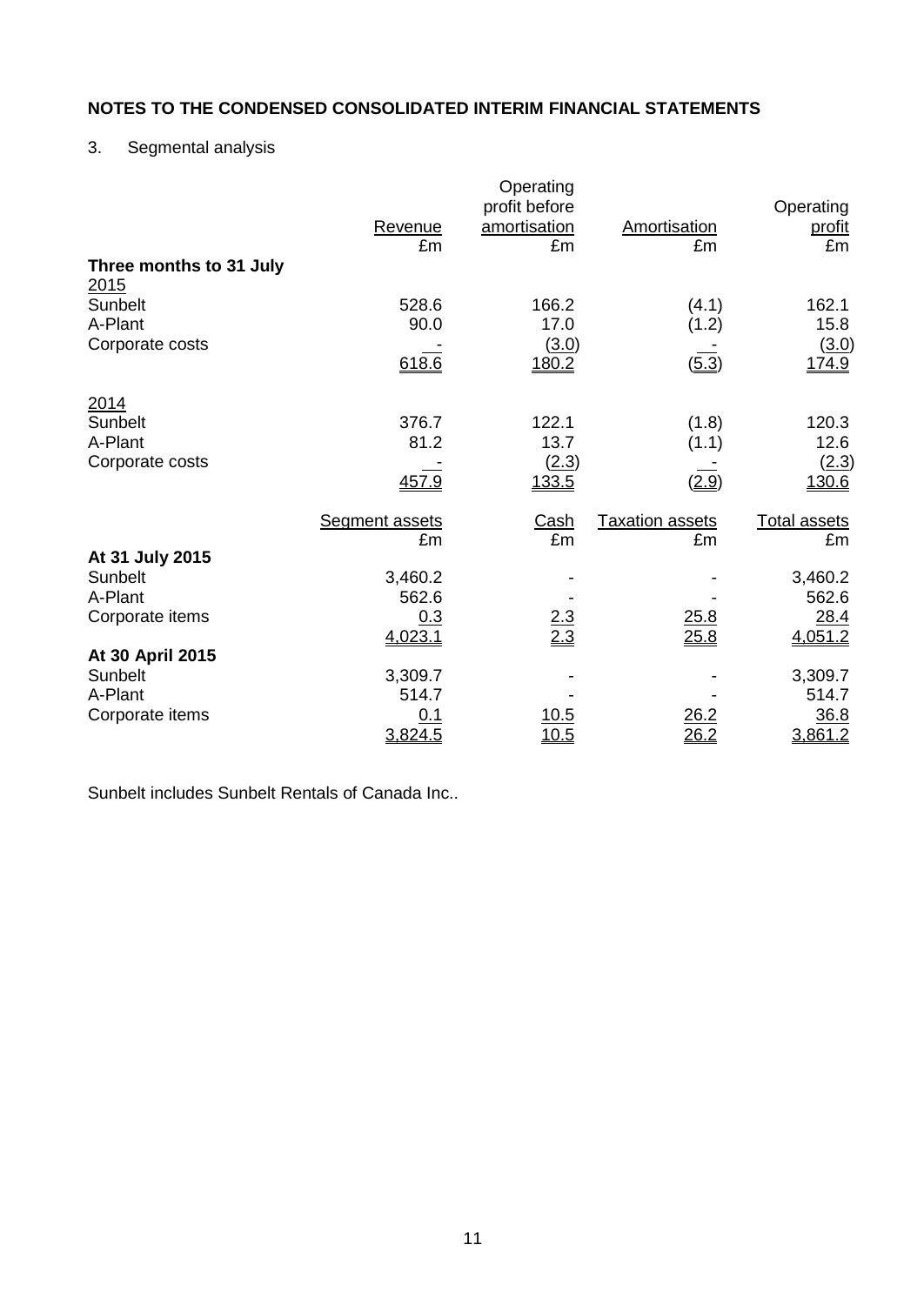4. Operating costs and other income

|                                         |                                     | <u>2015</u>        |                    |                                     | 2014               |                    |
|-----------------------------------------|-------------------------------------|--------------------|--------------------|-------------------------------------|--------------------|--------------------|
|                                         | <b>Before</b><br>amortisation<br>£m | Amortisation<br>£m | <b>Total</b><br>£m | <b>Before</b><br>amortisation<br>£m | Amortisation<br>£m | <u>Total</u><br>£m |
| Three months to 31 July<br>Staff costs: |                                     |                    |                    |                                     |                    |                    |
| <b>Salaries</b>                         | 126.7                               |                    | 126.7              | 97.3                                |                    | 97.3               |
| Social security costs                   | 9.7                                 |                    | 9.7                | 7.8                                 |                    | 7.8                |
| Other pension costs                     | 2.7<br>139.1                        |                    | 2.7<br>139.1       | 2.0<br>107.1                        |                    | 2.0<br>107.1       |
| Used rental equipment sold              | 42.5                                |                    | 42.5               | 14.5                                |                    | 14.5               |
| Other operating costs:                  |                                     |                    |                    |                                     |                    |                    |
| Vehicle costs                           | 33.3                                |                    | 33.3               | 28.6                                |                    | 28.6               |
| Spares, consumables & external repairs  | 29.4                                |                    | 29.4               | 23.9                                |                    | 23.9               |
| <b>Facility costs</b>                   | 16.9                                |                    | 16.9               | 13.1                                |                    | 13.1               |
| Other external charges                  | 74.7                                |                    | 74.7               | 60.8                                |                    | 60.8               |
|                                         | 154.3                               |                    | 154.3              | 126.4                               |                    | 126.4              |
| Depreciation and amortisation:          |                                     |                    |                    |                                     |                    |                    |
| Depreciation                            | 102.5                               |                    | 102.5              | 76.4                                |                    | 76.4               |
| Amortisation of intangibles             | 102.5                               | 6.3<br>5.3         | 5.3<br>107.8       | 76.4                                | <u>2.9</u><br>2.9  | 2.9<br>79.3        |
|                                         | 438.4                               | 5.3                | 443.7              | <u>324.4</u>                        | 2.9                | 327.3              |

## 5. Amortisation

Amortisation relates to the periodic write-off of intangible assets. The Group believes this item should be disclosed separately within the consolidated income statement to assist in the understanding of the financial performance of the Group. Underlying profit and earnings per share are stated before amortisation of intangibles.

|                             | Three months to 31 July |            |
|-----------------------------|-------------------------|------------|
|                             | <u>2015</u>             | 2014       |
|                             | £m                      | £m         |
| Amortisation of intangibles | 5.3                     | 2.9        |
| Taxation                    | (1.7)                   | (0.9)      |
|                             | 36                      | <u>2.0</u> |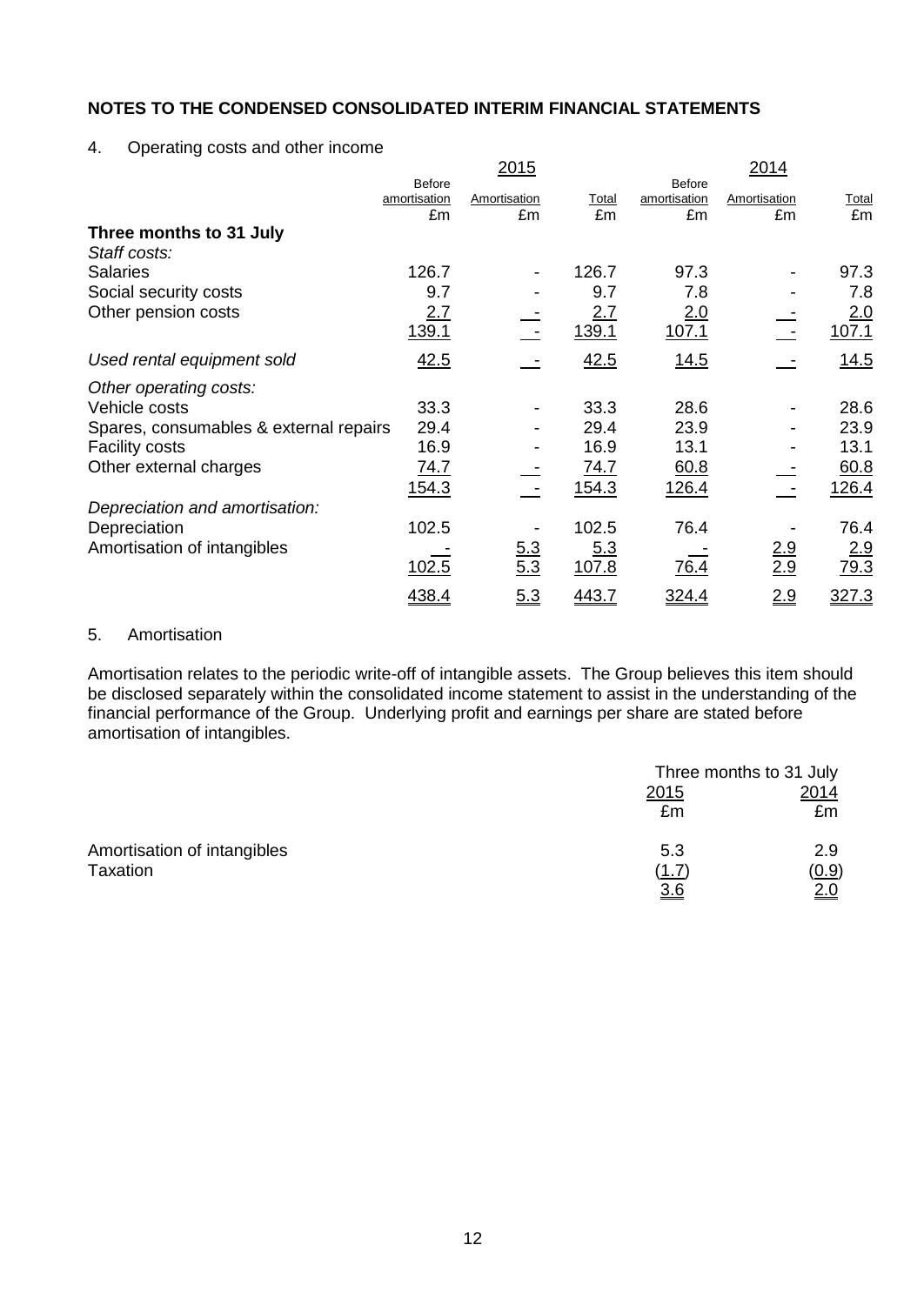6. Net financing costs

|                                                          | Three months to 31 July |                    |
|----------------------------------------------------------|-------------------------|--------------------|
|                                                          | 2015                    | 2014               |
|                                                          | £m                      | £m                 |
| Investment income:                                       |                         |                    |
| Net interest on the net defined benefit asset            |                         | (0.1)              |
| Interest expense:                                        |                         |                    |
| Bank interest payable                                    | 4.8                     | 4.1                |
| Interest payable on second priority senior secured notes | 13.9                    | 8.6                |
| Interest payable on finance leases                       | 0.1                     | 0.1                |
| Non-cash unwind of discount on provisions                | 0.3                     | 0.1                |
| Amortisation of deferred debt raising costs              | <u>0.4</u>              |                    |
| Total interest expense                                   | 19.5                    | $\frac{0.3}{13.2}$ |
| Net financing costs                                      | <u> 19.5</u>            | <u> 13.1</u>       |

7. Taxation

The tax charge for the period has been computed using a tax rate for the year of 38% in North America (2014: 39%) and 20% in the UK (2014: 21%). The blended rate for the Group as a whole is 34% (2014: 36%).

The tax charge of £55.3m (2014: £43.7m) on the underlying pre-tax profit of £160.7m (2014: £120.4m) can be explained as follows:

|                                                     | Three months to 31 July |             |
|-----------------------------------------------------|-------------------------|-------------|
|                                                     | 2015                    | <u>2014</u> |
|                                                     | £m                      | £m          |
| <b>Current tax</b>                                  |                         |             |
| - current tax on income for the period              | 25.8                    | 19.5        |
| - adjustments to prior year                         | 0.3                     | 0.5         |
|                                                     | 26.1                    | 20.0        |
| Deferred tax                                        |                         |             |
| - origination and reversal of temporary differences | 28.6                    | 23.8        |
| - adjustments to prior year                         | 0.6                     | (0.1)       |
|                                                     | 29.2                    | 23.7        |
| Tax on underlying activities                        | <u>55.3</u>             | <u>43.7</u> |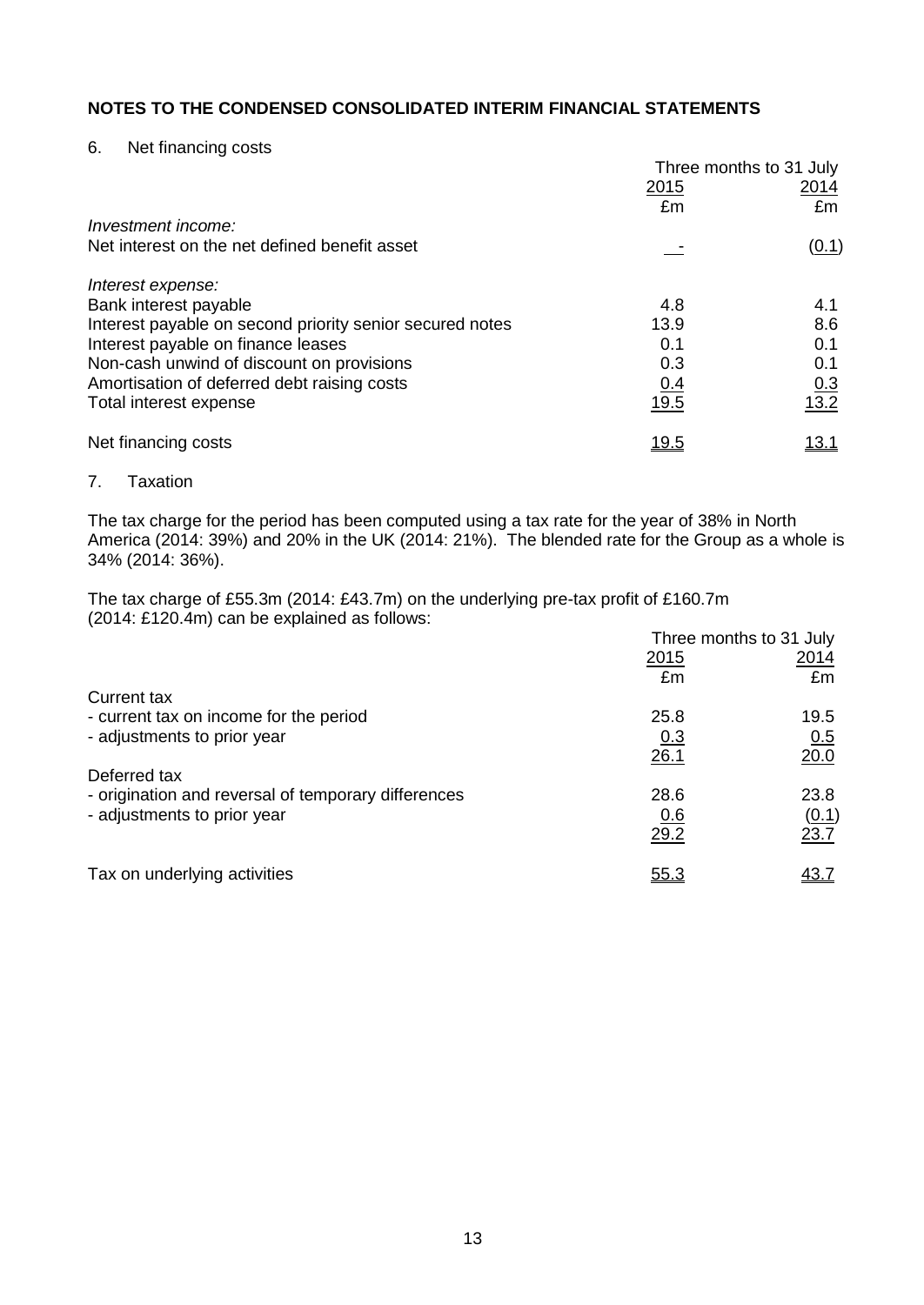7. Taxation (continued)

|                 |             | Three months to 31 July |
|-----------------|-------------|-------------------------|
|                 | <u>2015</u> | 2014                    |
|                 | £m          | £m                      |
| Comprising:     |             |                         |
| - UK            | 3.9         | 4.3                     |
| - North America | 51.4        | <u>39.4</u>             |
|                 | 55.3        | 43.7                    |

In addition, the tax credit of £1.7m (2014: £0.9m) on amortisation of intangibles of £5.3m (2014: £2.9m) consists of a deferred tax credit of £0.2m relating to the UK (2014: £0.2m) and £1.5m (2014: £0.7m) relating to North America.

#### 8. Earnings per share

Basic and diluted earnings per share for the three months ended 31 July 2015 have been calculated based on the profit for the relevant period and the weighted average number of ordinary shares in issue during that period (excluding shares held by the Company and the ESOT over which dividends have been waived). Diluted earnings per share is computed using the result for the relevant period and the diluted number of shares (ignoring any potential issue of ordinary shares which would be anti-dilutive). These are calculated as follows:

|                                                        |           | Three months to 31 July<br><u>2015</u><br>2014  |
|--------------------------------------------------------|-----------|-------------------------------------------------|
| Profit for the financial period (£m)                   |           | <u>101.8</u><br><u>74.7</u>                     |
| Weighted average number of shares (m) - basic          | - diluted | <u>501.2</u><br><u>501.4</u><br>505.8<br>503.8  |
| Basic earnings per share<br>Diluted earnings per share |           | 20.3p<br><u> 14.9p</u><br><u>14.8p</u><br>20.2p |

Underlying earnings per share (defined in any period as the earnings before amortisation of intangibles for that period divided by the weighted average number of shares in issue in that period) may be reconciled to the basic earnings per share as follows:

|                               | Three months to 31 July<br><u> 2015</u> | 2014         |
|-------------------------------|-----------------------------------------|--------------|
| Basic earnings per share      | 20.3p                                   | 14.9p        |
| Amortisation of intangibles   | 1.0 <sub>p</sub>                        | 0.6p         |
| Tax on amortisation           | (0.3p)                                  | (0.2p)       |
| Underlying earnings per share | 21.0p                                   | <u>15.3p</u> |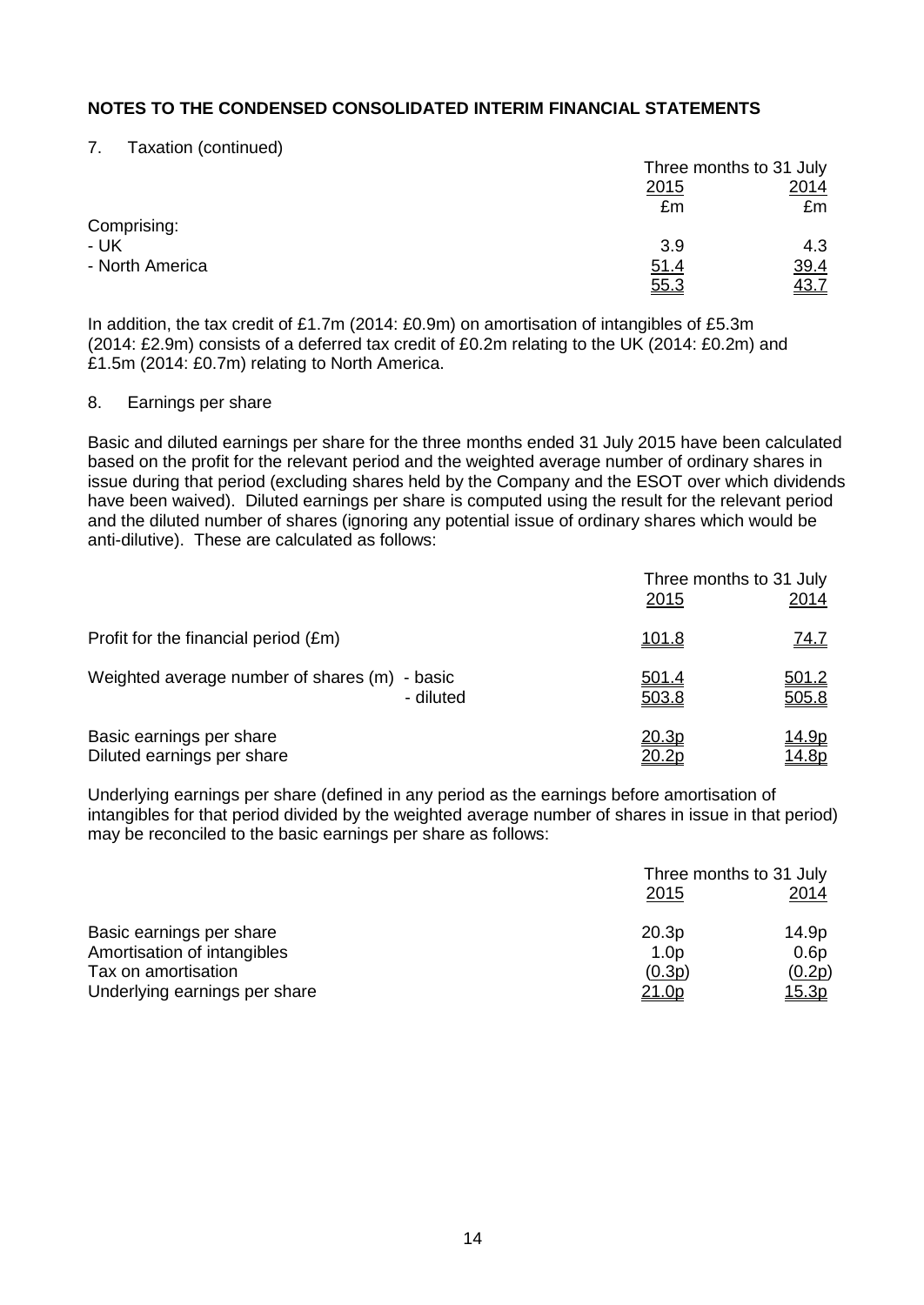# 9. Property, plant and equipment

|                                | 2015          |                | 2014           |                |
|--------------------------------|---------------|----------------|----------------|----------------|
|                                | Rental        |                | Rental         |                |
|                                | equipment     | <u>Total</u>   | equipment      | <u>Total</u>   |
| Net book value                 | £m            | £m             | £m             | £m             |
| At 1 May                       | 2,534.2       | 2,811.1        | 1,716.3        | 1,929.1        |
| Exchange difference            | (34.3)        | (37.8)         |                |                |
| <b>Reclassifications</b>       | (0.6)         |                | (0.2)          |                |
| Measurement period adjustments | 3.6           | 3.7            |                |                |
| <b>Additions</b>               | 323.6         | 349.2          | 258.5          | 283.6          |
| Acquisitions                   | 0.3           | 0.3            | 19.3           | 20.4           |
| <b>Disposals</b>               | (41.4)        | (43.5)         | (14.2)         | (15.3)         |
| Depreciation                   | <u>(90.1)</u> | <u>(102.5)</u> | (67.3)         | <u>(76.4)</u>  |
| At 31 July                     | 2,695.3       | 2,980.5        | <u>1,912.4</u> | <u>2.141.4</u> |

£4m of measurement period fair value adjustments relating to prior year acquisitions have been made in the period.

### 10. Borrowings

|                                                       | 31 July | 30 April       |
|-------------------------------------------------------|---------|----------------|
|                                                       | 2015    | 2015           |
|                                                       | £m      | £m             |
| <b>Current</b>                                        |         |                |
| Finance lease obligations                             | 2.0     | 2.0            |
| <b>Non-current</b>                                    |         |                |
| First priority senior secured bank debt               | 905.6   | 782.7          |
| Finance lease obligations                             | 3.3     | 3.3            |
| 6.5% second priority senior secured notes, due 2022   | 580.7   | 589.8          |
| 5.625% second priority senior secured notes, due 2024 | 315.0   | 319.8          |
|                                                       | 1,804.6 | <u>1,695.6</u> |

The senior secured bank debt and the senior secured notes are secured by way of, respectively, first and second priority fixed and floating charges over substantially all the Group's property, plant and equipment, inventory and trade receivables.

Under the terms of our amended asset-based senior bank facility, \$2.6bn is committed until July 2020. The \$900m 6.5% senior secured notes mature in July 2022, whilst the \$500m 5.625% senior secured notes mature in October 2024. Our debt facilities therefore remain committed for the long term, with an average of six years remaining. The weighted average interest cost of these facilities (including non-cash amortisation of deferred debt raising costs) is approximately 5%. The terms of the \$900m senior secured notes and the \$500m senior secured notes are such that financial performance covenants are only measured at the time new debt is raised.

There is one financial performance covenant under the first priority senior bank facility. That is, the fixed charge ratio (comprising LTM EBITDA before exceptional items less LTM net capital expenditure paid in cash over the sum of scheduled debt repayments plus cash interest, cash tax payments and dividends paid in the last twelve months) must be equal to or greater than 1.0 times.

This covenant does not apply when availability under the ABL facility exceeds \$260m. At 31 July 2015, availability under the ABL facility was \$1,258m, with an additional \$1,324m of suppressed availability, meaning the covenant was not measured at 31 July 2015 and is unlikely to be measured in forthcoming quarters.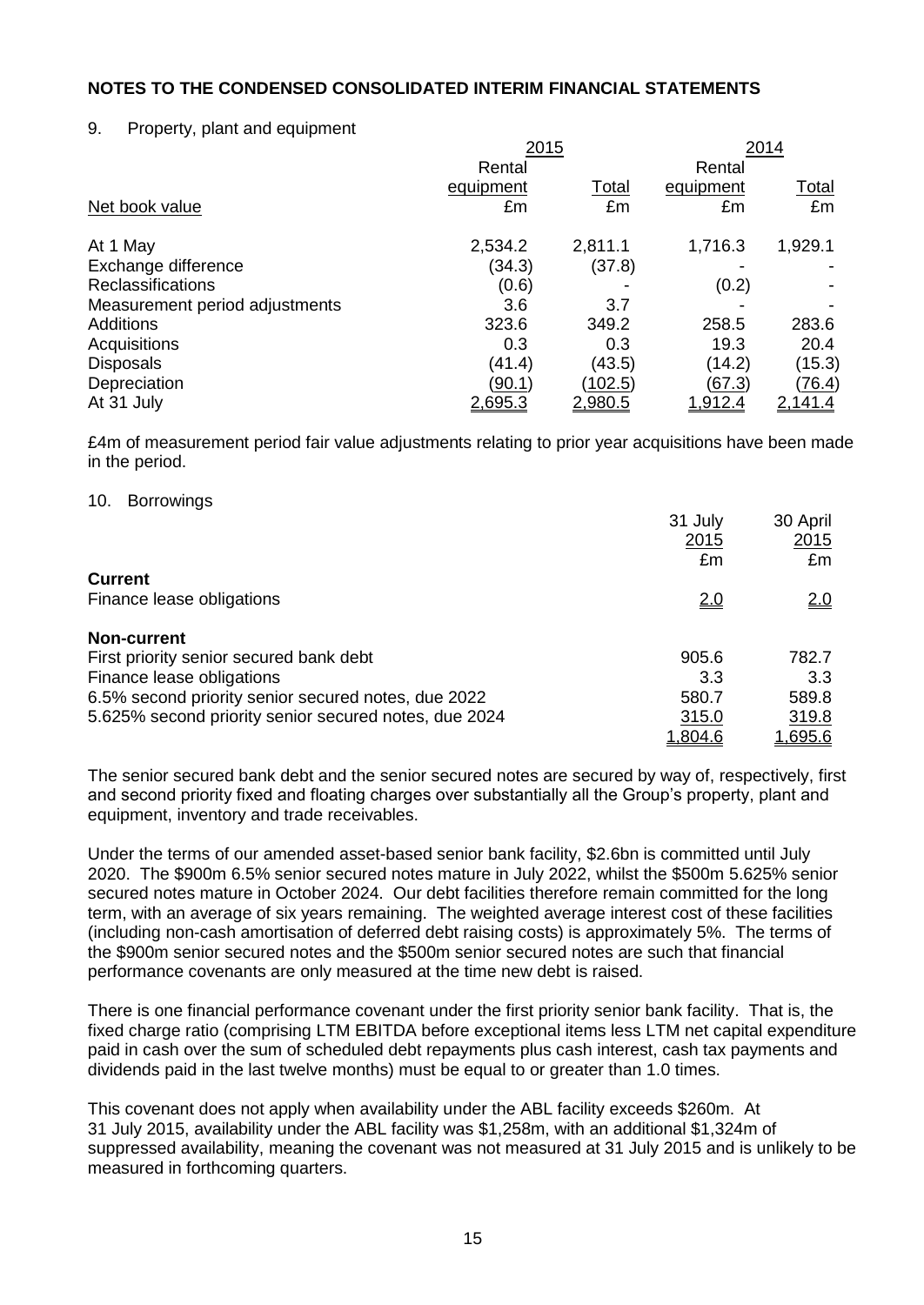## 10. Borrowings (continued)

As a matter of good practice, we calculate the covenant ratio each quarter. At 31 July 2015, as a result of the significant investment in our rental fleet, the fixed charge ratio, as expected, did not meet the covenant requirement. The fact the fixed charge ratio is currently below 1.0 times does not cause concern given the strong availability and management's ability to flex capital expenditure downwards at short notice. Accordingly, the condensed consolidated interim financial statements are prepared on a going concern basis.

#### Fair value of financial instruments

At 31 July 2015, the Group had no derivative financial instruments.

With the exception of the Group's second priority senior secured notes, the carrying value of non-derivative financial assets and liabilities is considered to materially equate to their fair value.

The carrying value of the second priority senior secured notes due 2022, excluding deferred debt raising costs, was £590m at 31 July 2015 (£599m at 30 April 2015), while the fair value was £627m (£646m at 30 April 2015). The carrying value of the second priority senior secured notes due 2024, excluding deferred debt raising costs, was £320m at 31 July 2015 (£325m at 30 April 2015) while the fair value was £321m (£342 at 30 April 2015). The fair value of the second priority senior secured notes has been calculated using the quoted market prices at 31 July 2015.

### 11. Share capital

Ordinary shares of 10p each:

|                                    | 31 July<br>2015<br>Number | 30 April<br>2015<br>Number | 31 July<br>2015<br>£m | 30 April<br>2015<br>£m |
|------------------------------------|---------------------------|----------------------------|-----------------------|------------------------|
| Authorised                         | 900,000,000               | 900,000,000                | <u>90.0</u>           | <u>90.0</u>            |
| Allotted, called up and fully paid | 553,325,554               | 553,325,554                | <u>55.3</u>           | <u>55.3</u>            |

At 31 July 2015, 50m (2014: 50m) shares were held by the Company and a further 1.9m (2014: 2.0m) shares were held by the Company's Employee Share Ownership Trust.

#### 12. Notes to the cash flow statement

|                                                           | Three months to 31 July<br>2015<br>£m | 2014<br>£m   |
|-----------------------------------------------------------|---------------------------------------|--------------|
| Cash flow from operating activities<br>a)                 |                                       |              |
| Operating profit before amortisation                      | 180.2                                 | 133.5        |
| Depreciation                                              | 102.5                                 | 76.4         |
| EBITDA before exceptional items                           | 282.7                                 | 209.9        |
| Profit on disposal of rental equipment                    | (13.2)                                | (4.0)        |
| Profit on disposal of other property, plant and equipment |                                       | (0.6)        |
| Decrease/(increase) in inventories                        | 2.3                                   | (3.1)        |
| Increase in trade and other receivables                   | (37.3)                                | (36.9)       |
| Decrease in trade and other payables                      | (18.7)                                | (21.5)       |
| Exchange differences                                      |                                       | 0.2          |
| Other non-cash movements                                  | 1.1                                   | 0.9          |
| Cash generated from operations before exceptional items   |                                       |              |
| and changes in rental equipment                           | <u> 216.9</u>                         | <u>144.9</u> |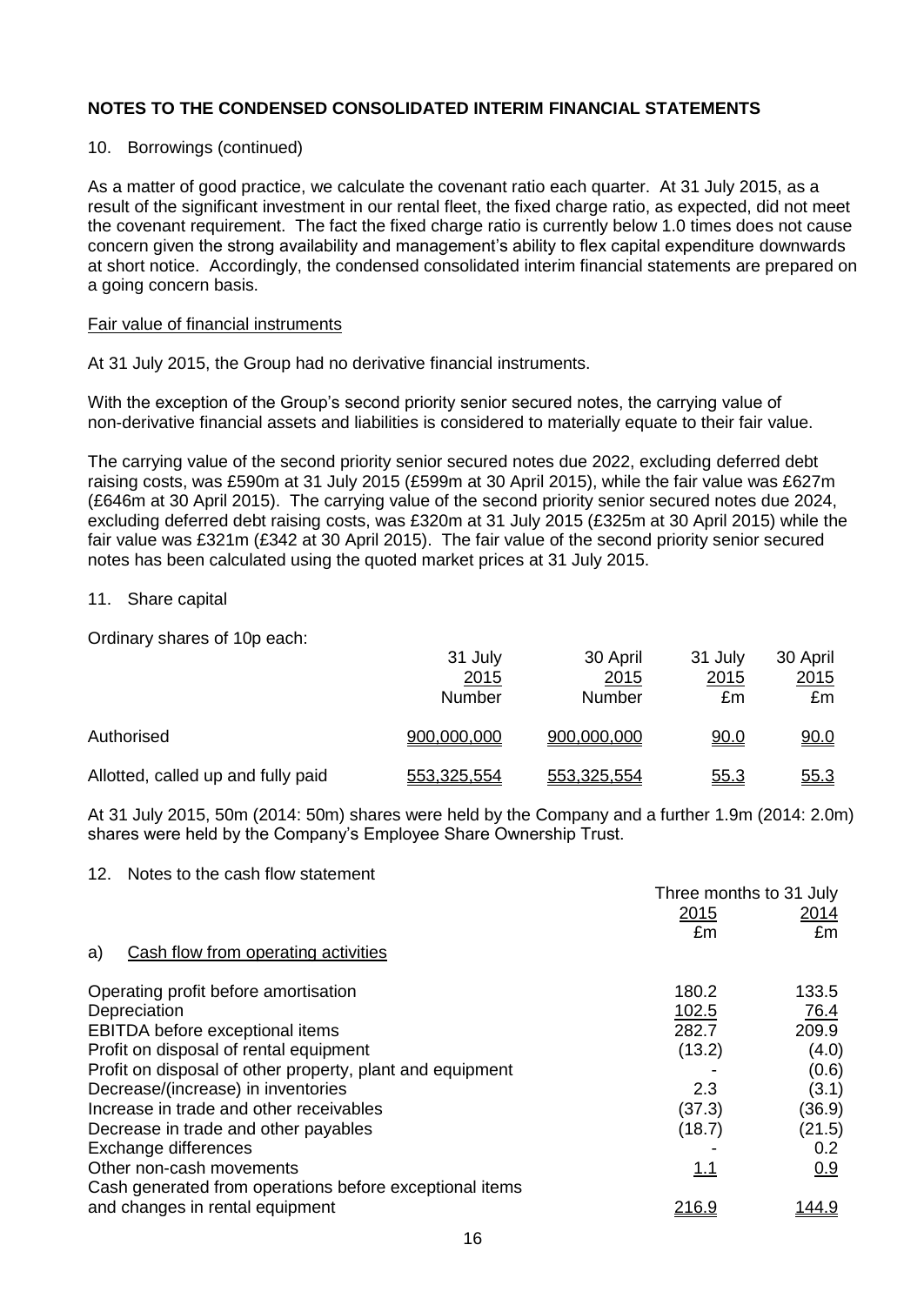- 12. Notes to the cash flow statement (continued)
- b) Analysis of net debt

Net debt consists of total borrowings less cash and cash equivalents. Borrowings exclude accrued interest. Foreign currency denominated balances are retranslated to pounds sterling at rates of exchange ruling at the balance sheet date.

|                          | 1 May<br>2015<br>£m | Exchange<br>movement<br>£m | Cash<br>flow<br>£m | Non-cash<br>movements<br>£m | 31 July<br>2015<br>£m |
|--------------------------|---------------------|----------------------------|--------------------|-----------------------------|-----------------------|
| Cash                     | (10.5)              | 0.1                        | 8.1                |                             | (2.3)                 |
| Debt due within one year | 2.0                 | $\overline{\phantom{0}}$   | (0.4)              | 0.4                         | 2.0                   |
| Debt due after one year  | 1,695.6             | <u>(25.8)</u>              | 134.3              | <u>0.5</u>                  | 1,804.6               |
| Total net debt           | .687.               | <u>(25.7)</u>              | <u> 142.0</u>      | <u>0.9</u>                  | <u>1.804.3</u>        |

Details of the Group's cash and debt are given in the Review of Balance Sheet and Cash Flow accompanying these condensed consolidated interim financial statements.

### c) Acquisitions

|                                                     | Three months to 31 July |             |
|-----------------------------------------------------|-------------------------|-------------|
|                                                     | <u>2015</u>             | 2014        |
|                                                     | £m                      | £m          |
| Cash consideration paid                             |                         |             |
| - acquisitions in the period (net of cash acquired) | 1.1                     | 32.1        |
| - deferred consideration                            | 3.4                     | 5.5         |
|                                                     | <u>4.5</u>              | <u>37.6</u> |

During the period, one acquisition was made for a cash consideration of £1.1m (2015: £32.1m). Further details are provided in note 14. Payments for deferred consideration on prior year acquisitions were also made of £3.4m (2014: £5.5m).

## 13. Acquisitions

During the quarter, the following acquisition was completed:

i) On 29 May 2015, Sunbelt acquired the business and assets of C. Rowland Enterprises, Inc., trading as Air Systems Sales & Rentals, Inc. ('Air Systems'), for an initial cash consideration of £1m (\$2m), with contingent consideration of up to £0.5m (\$0.8m), payable over the next year, depending on revenue meeting or exceeding certain thresholds. Air Systems is a climate control business in Oregon.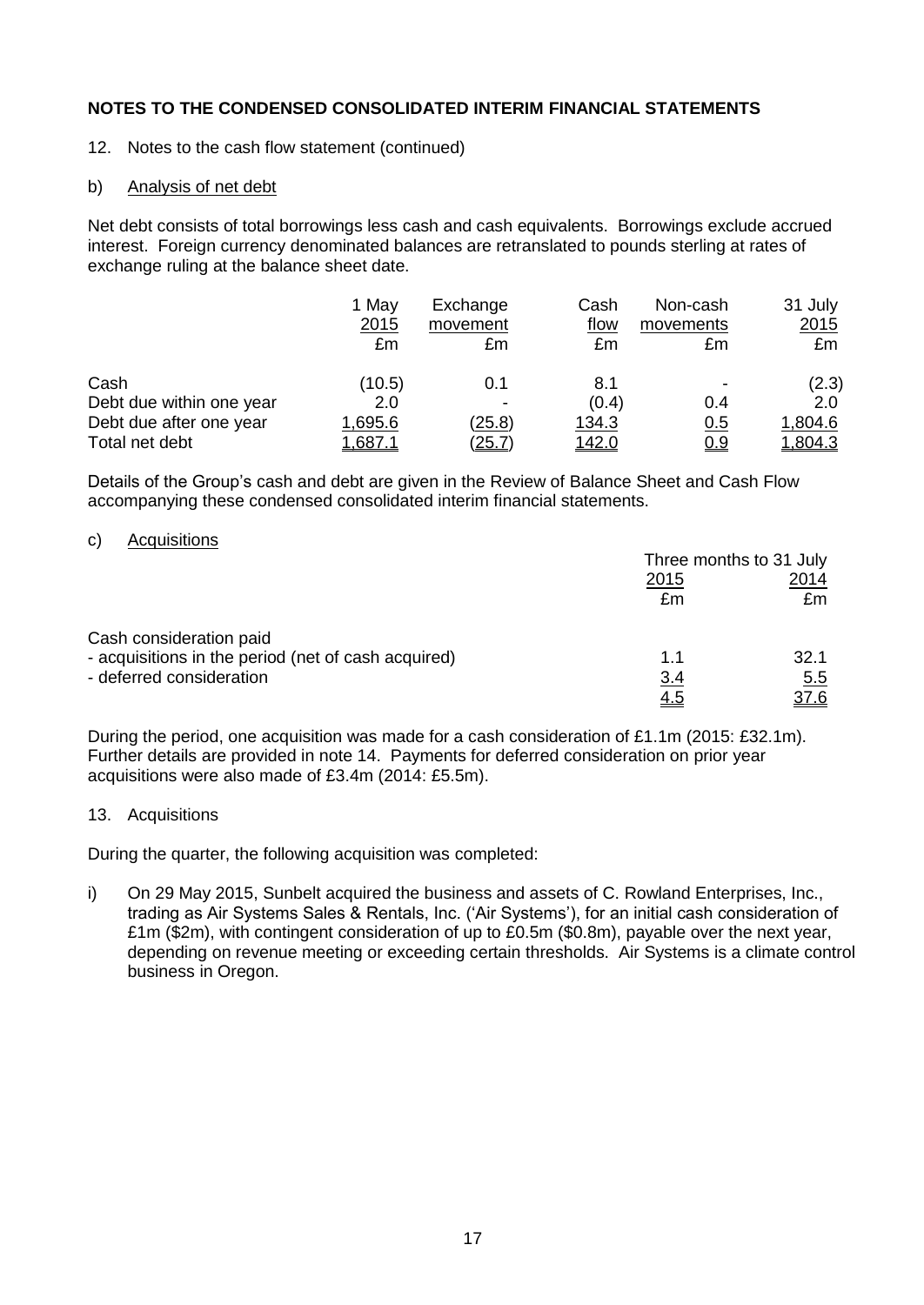### 13. Acquisitions (continued)

The following table sets out the book values of the identifiable assets and liabilities acquired and their fair value to the Group. The fair values have been determined provisionally at the balance sheet date.

|                                                       | Acquirees'<br>book value | Fair value<br>to Group |
|-------------------------------------------------------|--------------------------|------------------------|
|                                                       | £m                       | £m                     |
| Net assets acquired                                   |                          |                        |
| Trade and other receivables                           | 0.1                      | 0.1                    |
| Property, plant and equipment                         |                          |                        |
| - rental equipment                                    | 0.3                      | 0.3                    |
| Intangible assets (customer relationships)            |                          |                        |
|                                                       | $\frac{1}{0.4}$          | $\frac{0.3}{0.7}$      |
| Consideration:                                        |                          |                        |
| - cash paid and due to be paid (net of cash acquired) |                          | 1.1                    |
| - deferred consideration payable in cash              |                          | 0.5                    |
|                                                       |                          | 1.6                    |
| Goodwill                                              |                          | <u>0.9</u>             |

The goodwill arising can be attributed to the key management personnel and workforce of the acquired business and to the synergies and other benefits the Group expects to derive from the acquisition. The synergies and other benefits include elimination of duplicate costs, improving utilisation of the acquired rental fleet, using the Group's financial strength to invest in the acquired business and to drive improved returns through a semi-fixed cost base and the application of the Group's proprietary software to optimise revenue opportunities. The goodwill is expected to be deductible for income tax purposes.

The gross value and fair value of trade receivables at acquisition was £0.1m.

Due to the operational integration of acquired businesses with Sunbelt and A-Plant post acquisition, in particular the merger of some stores, the movement of rental equipment between stores and investment in the rental fleet, it is not practical to report the revenue and profit of the acquired businesses post acquisition.

The revenue and operating profit of this acquisition from 1 May 2015 to its date of acquisition was not material.

## 14. Contingent liabilities

There have been no significant changes in contingent liabilities from those reported in the financial statements for the year ended 30 April 2015.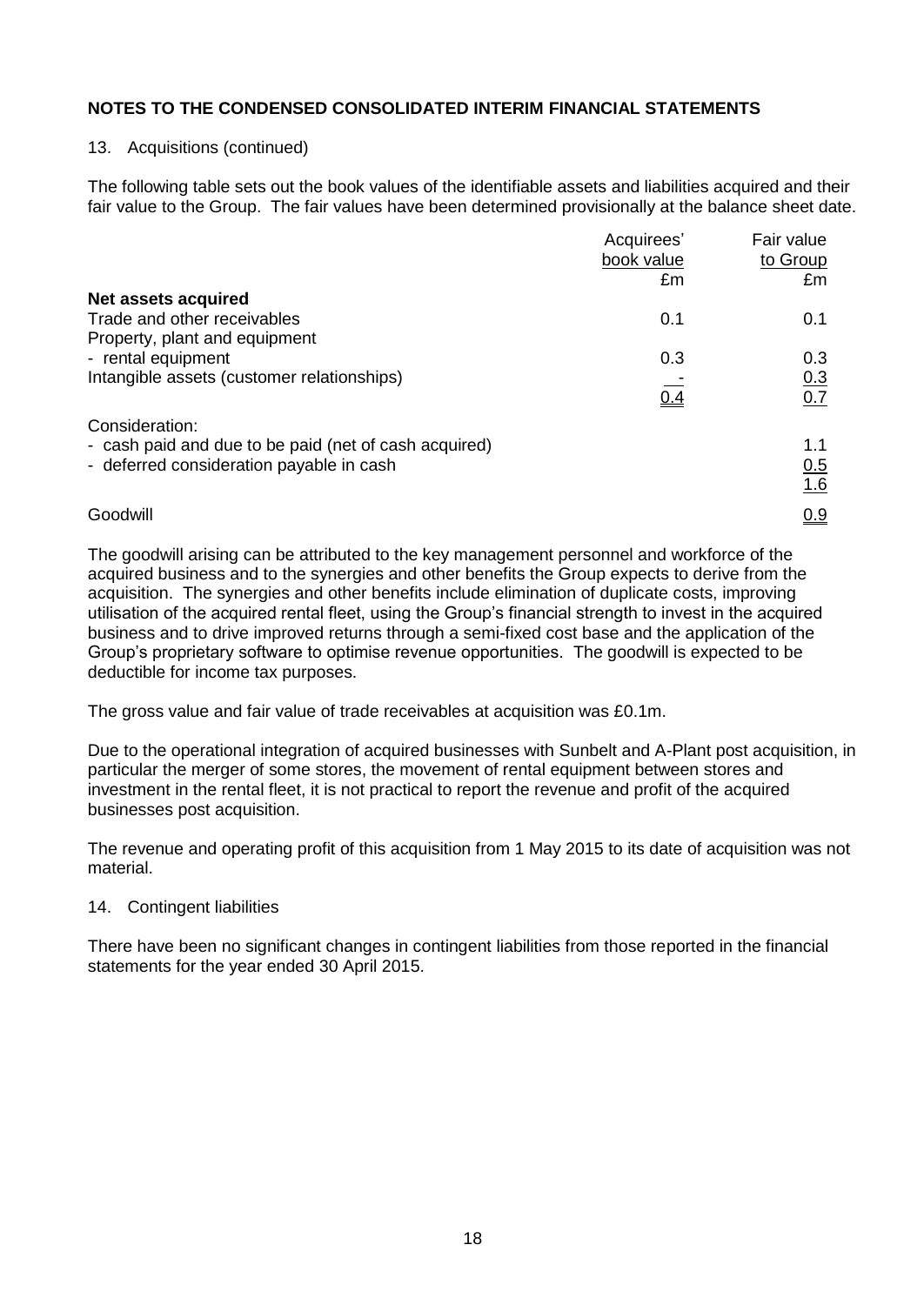15. Events after the balance sheet date

Since the balance sheet date the following acquisition was completed:

(i) On 28 August 2015, Sunbelt acquired the business and assets of Dover Rent-All ('Dover') for a cash consideration of £1m (\$2m). Dover is a general equipment business.

The initial accounting for this acquisition is incomplete. Had the acquisition taken place on 1 May 2015 its contribution to revenue and operating profit would not have been material.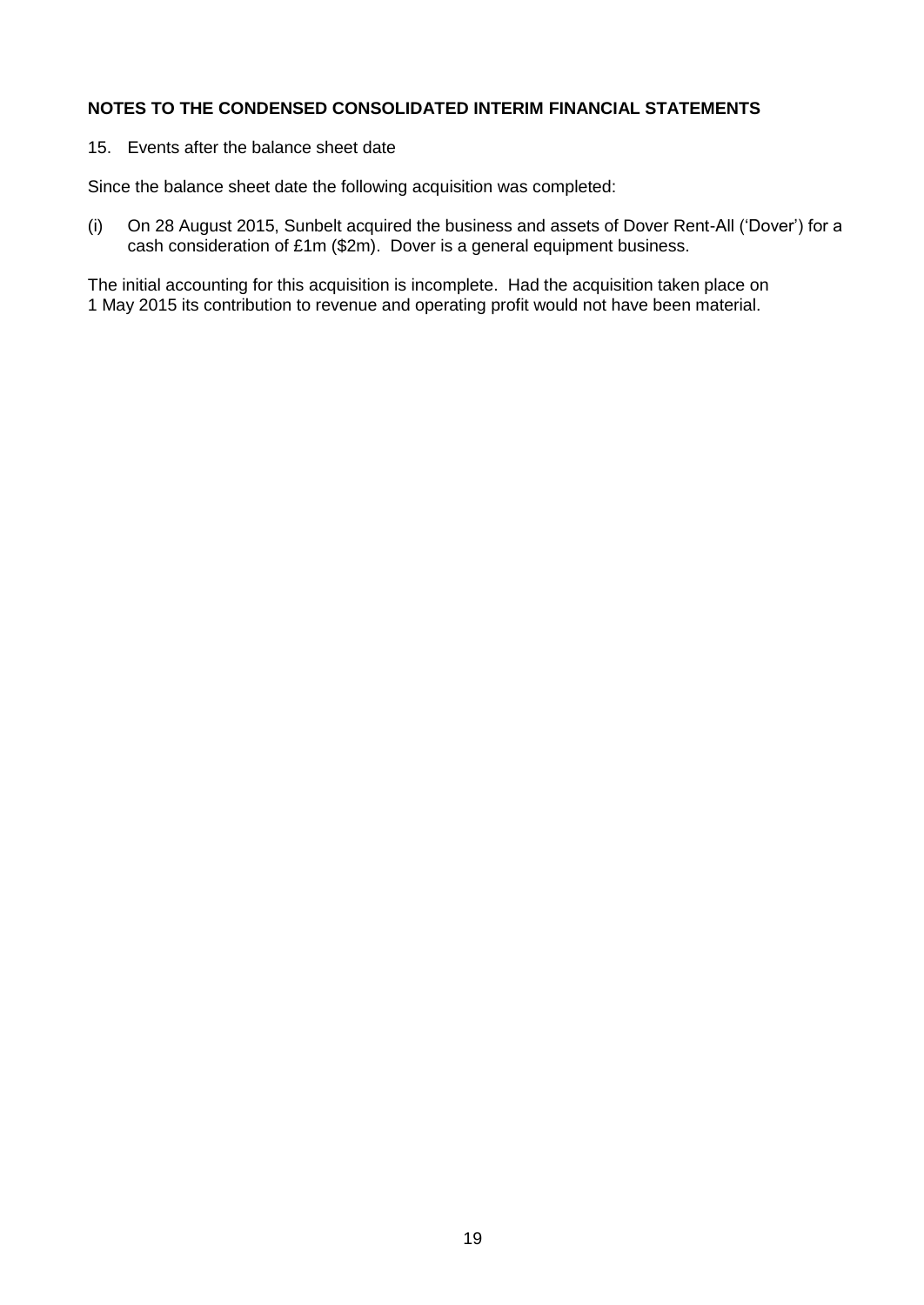# **REVIEW OF BALANCE SHEET AND CASH FLOW**

### Fixed assets

Capital expenditure in the quarter totalled £349m (2014: £284m) with £324m invested in the rental fleet (2014: £259m). Expenditure on rental equipment was 93% of total capital expenditure with the balance relating to the delivery vehicle fleet, property improvements and IT equipment. Capital expenditure by division was:

|                                                         |               | 2015          |               | 2014          |
|---------------------------------------------------------|---------------|---------------|---------------|---------------|
|                                                         | Replacement   | Growth        | Total         | <u>Total</u>  |
| Sunbelt in \$m                                          | <u>187.5</u>  | 221.6         | <u>409.1</u>  | 347.2         |
| Sunbelt in £m<br>A-Plant                                | 120.2<br>27.5 | 142.0<br>33.9 | 262.2<br>61.4 | 205.7<br>52.8 |
| Total rental equipment                                  | <u> 147.7</u> | <u>175.9</u>  | 323.6         | 258.5         |
| Delivery vehicles, property improvements & IT equipment |               |               | 25.6          | <u>25.1</u>   |
| <b>Total additions</b>                                  |               |               | 349.2         | 283.6         |

In a strong US rental market, \$222m of rental equipment capital expenditure was spent on growth while \$187m was invested in replacement of existing fleet. The growth proportion is estimated on the basis of the assumption that replacement capital expenditure in any period is equal to the original cost of equipment sold.

The average age of the Group's serialised rental equipment, which constitutes the substantial majority of our fleet, at 31 July 2015 was 25 months (2014: 26 months) on a net book value basis. Sunbelt's fleet had an average age of 24 months (2014: 25 months) while A-Plant's fleet had an average age of 26 months (2014: 32 months).

|                          | 31 July 2015          | Rental fleet at original cost<br>30 April 2015 | LTM average                  | LTM rental<br>revenue               | <b>LTM</b><br>dollar<br>utilisation | LTM<br>physical<br>utilisation |
|--------------------------|-----------------------|------------------------------------------------|------------------------------|-------------------------------------|-------------------------------------|--------------------------------|
| Sunbelt in \$m           | 4,953                 | 4,733                                          | 4,453                        | <u>2,607</u>                        | 59%                                 | <u>70%</u>                     |
| Sunbelt in £m<br>A-Plant | 3,174<br>592<br>3,766 | 3,079<br>559<br><u>3,638</u>                   | 2,853<br><u>543</u><br>3,396 | 1,666<br><u>294</u><br><u>.,960</u> | 59%<br>54%                          | 70%<br>69%                     |

Dollar utilisation is defined as rental revenue divided by average fleet at original (or "first") cost and, measured over the last twelve months to 31 July 2015, was 59% at Sunbelt (2014: 60%) and 54% at A-Plant (2014: 57%). Physical utilisation is time based utilisation, which is calculated as the daily average of the original cost of equipment on rent as a percentage of the total value of equipment in the fleet at the measurement date. Measured over the last twelve months to 31 July 2015, average physical utilisation at Sunbelt was 70% (2014: 70%) and 69% at A-Plant (2014: 72%). At Sunbelt, physical utilisation is measured for equipment with an original cost in excess of \$7,500 which comprised approximately 87% of its fleet at 31 July 2015.

## Trade receivables

Receivable days at 31 July 2015 were 48 days (2014: 46 days). The bad debt charge for the quarter ended 31 July 2015 as a percentage of total turnover was 0.7% (2014: 0.6%). Trade receivables at 31 July 2015 of £372m (2014: £260m) are stated net of allowances for bad debts and credit notes of £24m (2014: £18m) with the allowance representing 6.1% (2014: 6.6%) of gross receivables.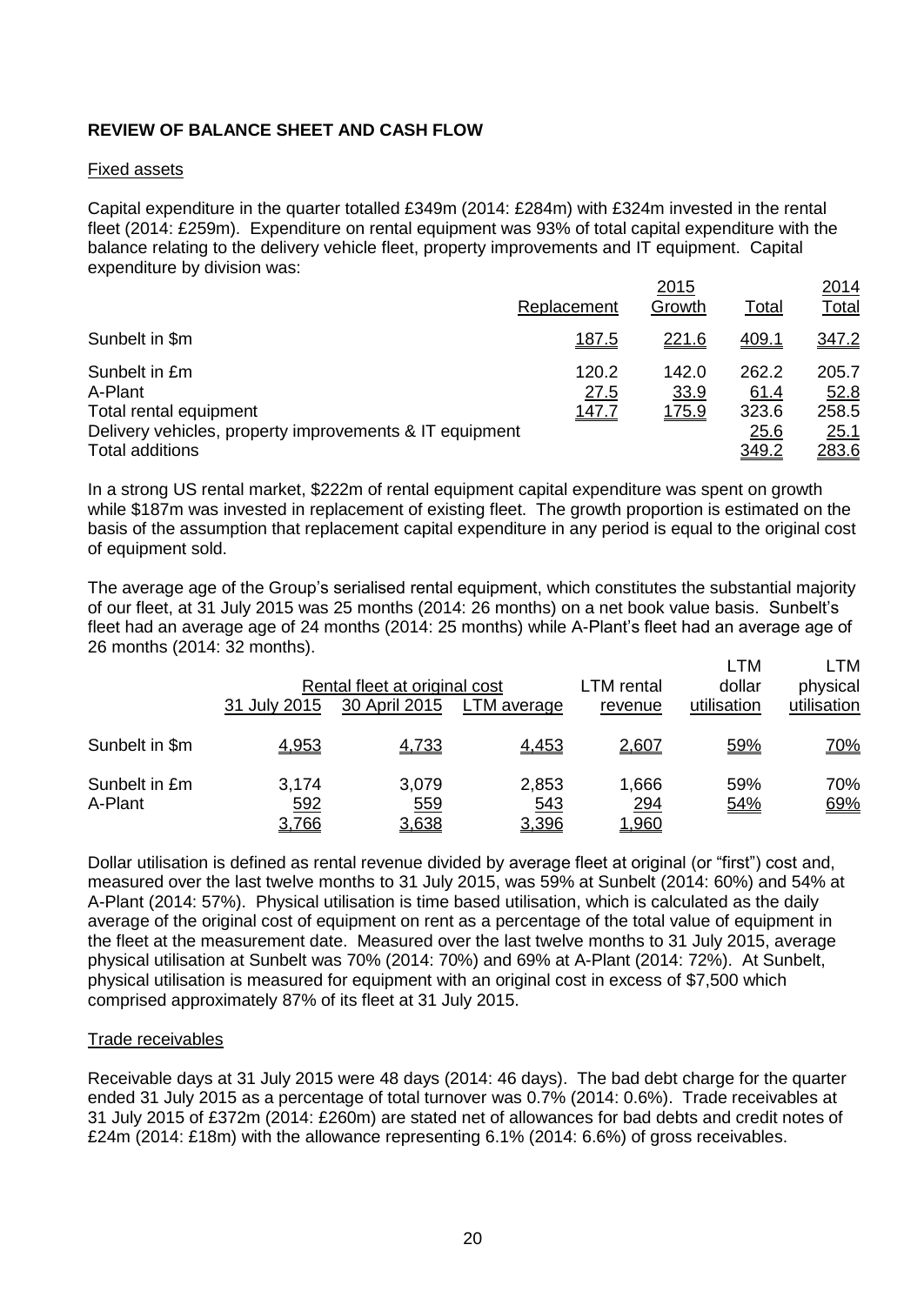## Trade and other payables

Group payable days were 59 days in 2015 (2014: 59 days) with capital expenditure related payables, which have longer payment terms, totalling £247m (2014: £191m). Payment periods for purchases other than rental equipment vary between seven and 60 days and for rental equipment between 30 and 120 days.

### **Cash flow and net debt**

|                                                       | Three months to |                | LTM to         | Year to        |
|-------------------------------------------------------|-----------------|----------------|----------------|----------------|
|                                                       |                 | 31 July        | 31 July        | 30 April       |
|                                                       | <u>2015</u>     | <u> 2014</u>   | 2015           | 2015           |
|                                                       | £m              | £m             | £m             | £m             |
| <b>EBITDA before exceptional items</b>                | <u>282.7</u>    | 209.9          | 981.2          | 908.4          |
| Cash inflow from operations before exceptional        |                 |                |                |                |
| items and changes in rental equipment                 | 216.9           | 144.9          | 913.4          | 841.4          |
| Cash conversion ratio*                                | 76.7%           | 69.1%          | 93.1%          | 92.6%          |
| Replacement rental capital expenditure                | (115.9)         | (64.4)         | (322.1)        | (270.6)        |
| Payments for non-rental capital expenditure           | (25.3)          | (24.5)         | (79.5)         | (78.7)         |
| Rental equipment disposal proceeds                    | 38.2            | 14.8           | 118.8          | 95.4           |
| Other property, plant and equipment disposal proceeds | 2.0             | 1.8            | 7.7            | 7.5            |
| Tax paid (net)                                        | (6.6)           | (4.6)          | (34.0)         | (32.0)         |
| Financing costs paid (net)                            | (24.3)          | (21.3)         | (66.4)         | <u>(63.4)</u>  |
| Cash inflow before growth capex and                   |                 |                |                |                |
| payment of exceptional costs                          | 85.0            | 46.7           | 537.9          | 499.6          |
| Growth rental capital expenditure                     | (222.5)         | (158.1)        | (651.9)        | (587.5)        |
| Exceptional operating costs paid                      |                 | (0.2)          | (0.3)          | (0.5)          |
| Total cash used in operations                         | (137.5)         | (111.6)        | (114.3)        | (88.4)         |
| Acquisition of businesses                             | (4.5)           | <u>(37.6)</u>  | <u>(208.4)</u> | (241.5)        |
| <b>Total cash absorbed</b>                            | (142.0)         | (149.2)        | (322.7)        | (329.9)        |
| Dividends paid                                        |                 |                | (61.4)         | (61.4)         |
| Purchase of own shares by the ESOT                    |                 |                | (20.3)         | (20.3)         |
| Increase in net debt                                  | (142.0)         | <u>(149.2)</u> | <u>(404.4)</u> | <u>(411.6)</u> |

\* Cash inflow from operations before exceptional items and changes in rental equipment as a percentage of EBITDA before exceptional items.

Cash inflow from operations before payment of exceptional costs and the net investment in the rental fleet increased by 50% to £217m. Reflecting a higher level of working capital due to higher activity levels and the seasonality of the business, the first quarter cash conversion ratio was 77% (2014: 69%).

Total payments for capital expenditure (rental equipment and other property, plant and equipment) in the first quarter were £364m (2014: £247m). Disposal proceeds received totalled £40m, giving net payments for capital expenditure of £324m in the period (2014: £230m). Financing costs paid totalled £24m (2014: £21m) while tax payments were £7m (2014: £5m). Financing costs paid can differ from the charge in the income statement due to the timing of interest payments in the year and non-cash interest charges.

Accordingly, in the quarter the Group generated £85m (2014: £47m) of net cash before discretionary investments made to enlarge the size and hence earning capacity of its rental fleet and on acquisitions. After growth investment and acquisitions, there was a net cash outflow of £142m (2014: £149m).